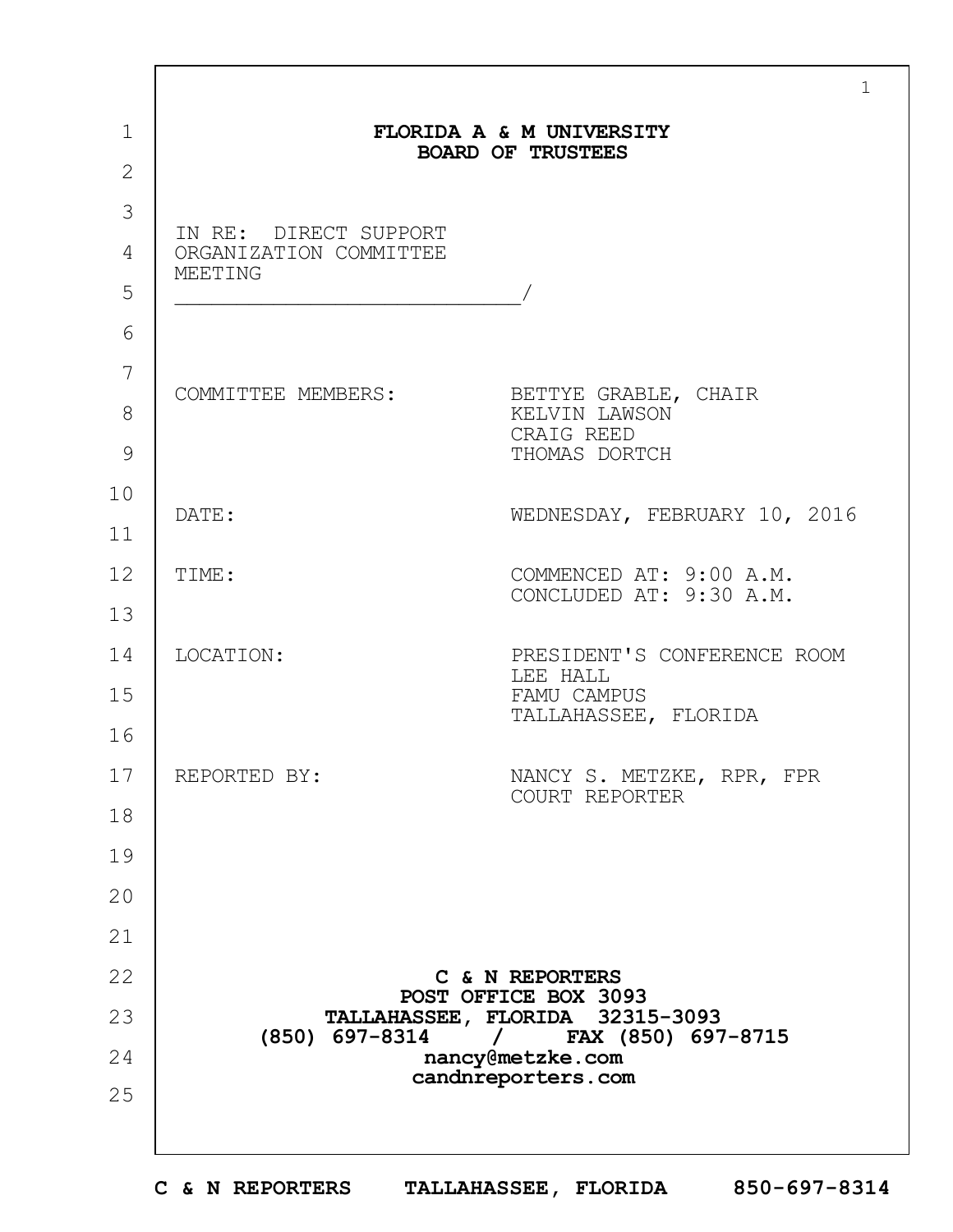|                |                                                                      | $\mathbf{2}$ |
|----------------|----------------------------------------------------------------------|--------------|
| $\mathbbm{1}$  |                                                                      |              |
| $\overline{2}$ | ALSO PRESENT:                                                        |              |
| 3              |                                                                      |              |
| $\overline{4}$ | Robert Woody<br>Nicole Washington<br>Cleve Warren<br>Belinda Shannon |              |
| 5              |                                                                      |              |
| $\sqrt{6}$     |                                                                      |              |
| $\overline{7}$ |                                                                      |              |
| $\,8\,$        |                                                                      |              |
| $\mathcal{G}$  | $\star$<br>$\star$<br>$\star$<br>$\star$                             |              |
| $10$           |                                                                      |              |
| $11$           |                                                                      |              |
| $12$           |                                                                      |              |
| 13             |                                                                      |              |
| 14             |                                                                      |              |
| 15             |                                                                      |              |
| 16             |                                                                      |              |
| $17\,$         |                                                                      |              |
| $1\,8$         |                                                                      |              |
| 19             |                                                                      |              |
| $20$           |                                                                      |              |
| 21             |                                                                      |              |
| 22             |                                                                      |              |
| 23             |                                                                      |              |
| 24             |                                                                      |              |
| 25             |                                                                      |              |
|                |                                                                      |              |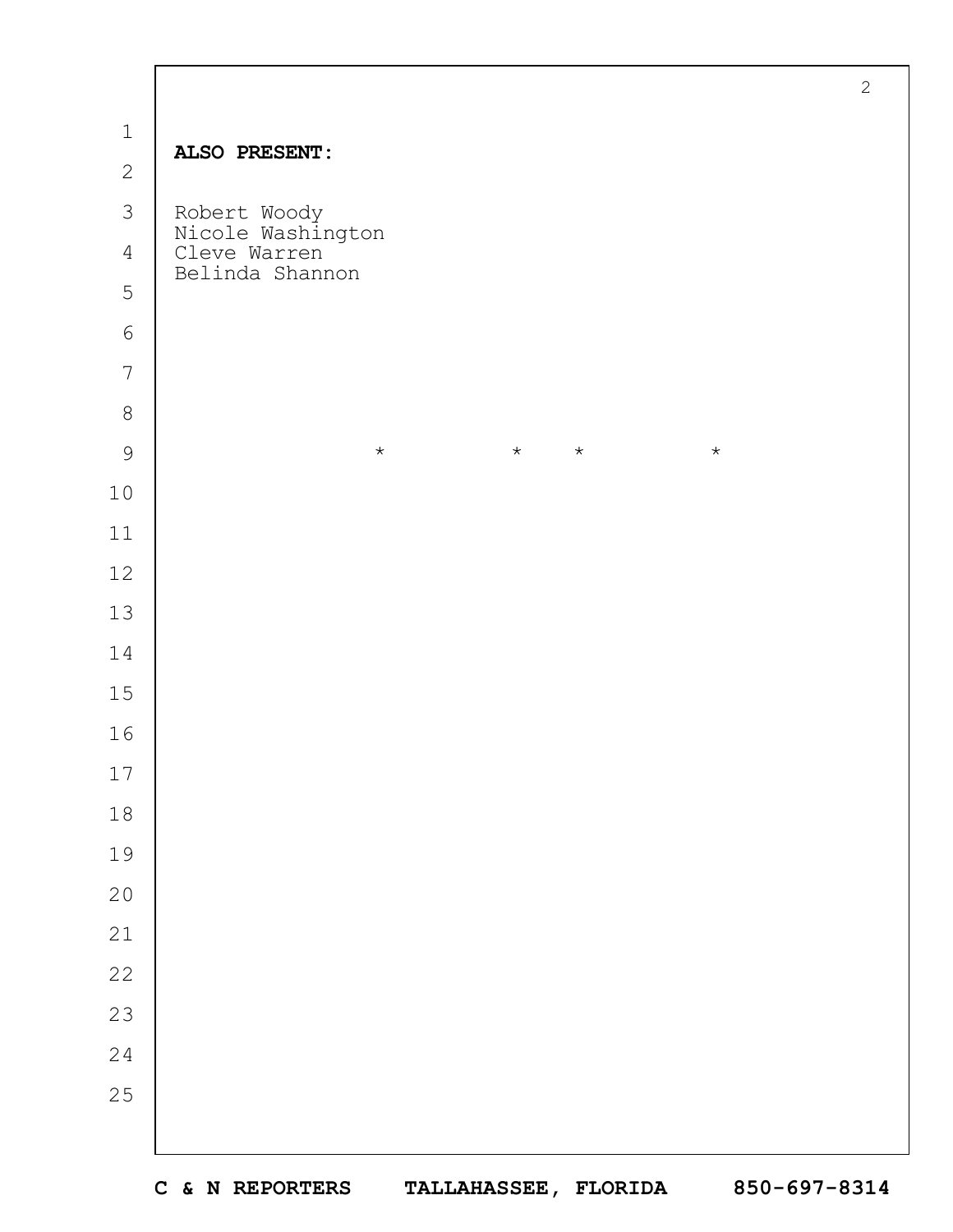|              | 3                                                  |
|--------------|----------------------------------------------------|
| $\mathbf 1$  | PROCEEDINGS                                        |
| $\mathbf{2}$ |                                                    |
| 3            | MS. BURY: Good morning. This is Jenny. I           |
| 4            | just wanted to do a roll call to see who is on the |
| 5            | line for DSO.                                      |
| 6            | CHAIRMAN WARREN: Okay.                             |
| 7            | MS. BURY: Grable.                                  |
| 8            | TRUSTEE GRABLE: Present.                           |
| 9            | MS. BURY: Trustee Graham.                          |
| 10           | (NO RESPONSE).                                     |
| 11           | MS. BURY: Trustee Lawson.                          |
| 12           | TRUSTEE LAWSON: Here.                              |
| 13           | MS. BURY: Trustee Reed.                            |
| 14           | (NO RESPONSE).                                     |
| 15           | MS. BURY: Trustee Dortch.                          |
| 16           | (NO RESPONSE).                                     |
| 17           | MS. BURY: Madam Chair, we do not have a            |
| 18           | quorum.                                            |
| 19           | TRUSTEE GRABLE: Thank you. Are we just going       |
| 20           | to give everybody a few minutes to call in, or do  |
| 21           | we think we need to at least give a call to the    |
| 22           | members who are not on the line so that we can     |
| 23           | start on time?                                     |
| 24           | OPERATOR: Excuse me, Belinda Shannon has           |
| 25           | joined.                                            |
|              |                                                    |

 $\Gamma$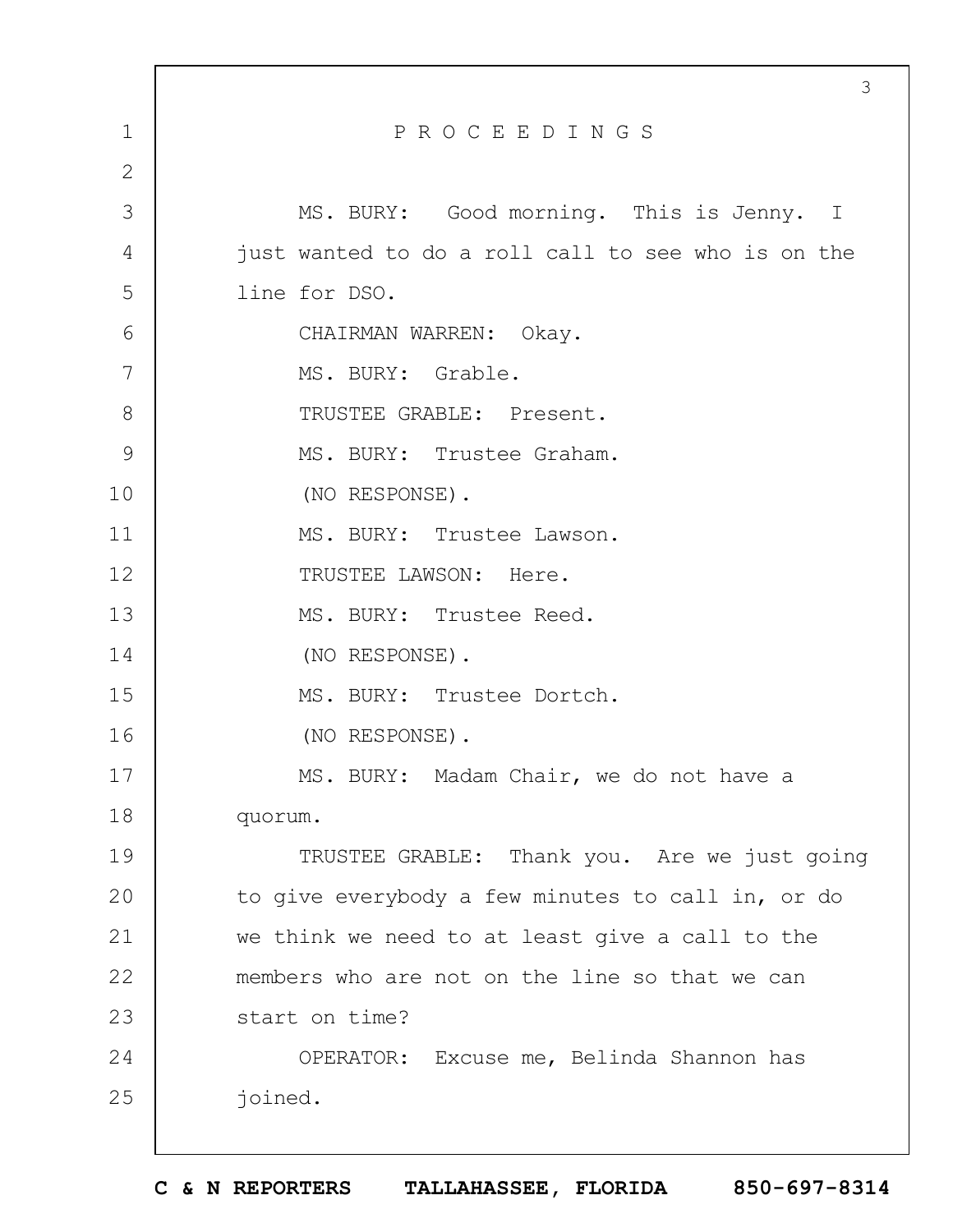1 2 3 4 5 6 7 8 9 10 11 12 13 14 15 16 17 18 19  $20$ 21 22 23 24 25 4 TRUSTEE GRABLE: Good morning. CHAIRMAN WARREN: Good morning. VICE PRESIDENT COTTON: Madam Chair. TRUSTEE GRABLE: Yes, Vice President Cotton. VICE PRESIDENT COTTON: We actually only have information items this morning. TRUSTEE GRABLE: Okay. VICE PRESIDENT COTTON: So we actually don't have anything that the Committee would have to vote on. So for the purpose of information, I think it's appropriate for us to move forward. TRUSTEE GRABLE: Okay. And with that said then, I will call the meeting to order. The February 10th meeting of the Direct Support Organizations Committee will now come to order. And I will ask Ms. Wiggins to do a roll call, please. MS. WIGGINS: Trustee Bettye Grable. TRUSTEE GRABLE: Present. MS. WIGGINS: Trustee Thomas Dortch. (NO RESPONSE). MS. WIGGINS: Trustee Tonnette Graham. (NO RESPONSE). MS. WIGGINS: Trustee Kelvin Lawson. TRUSTEE LAWSON: Present.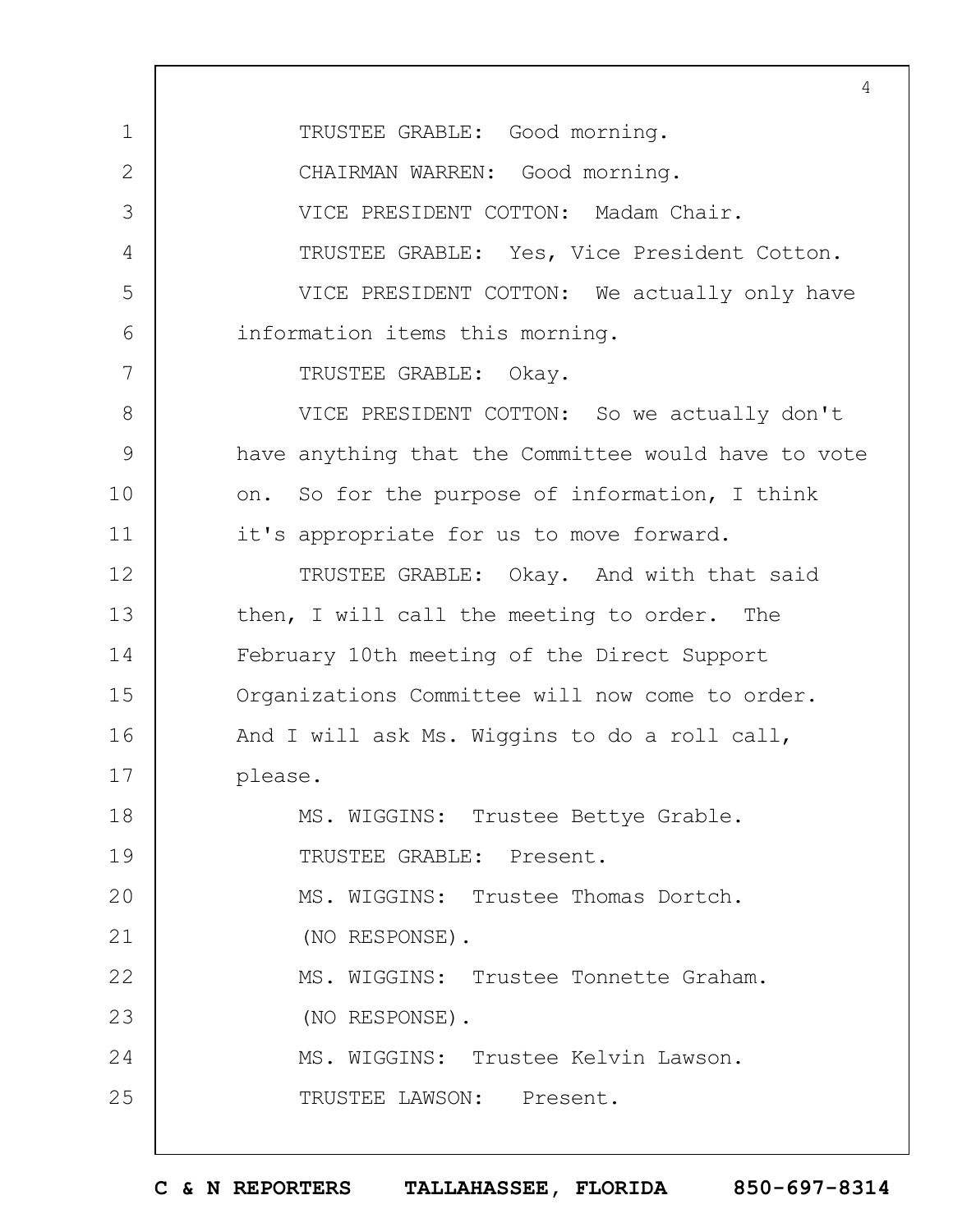1 2 3 4 5 6 7 8 9 10 11 12 13 14 15 16 17 18 19  $20$ 21 22 23 24 25 5 MS. WIGGINS: Trustee Craig Reed. (NO RESPONSE). MS. WIGGINS: Madam Chair, we do not have a quorum. TRUSTEE GRABLE: Okay. And as originally stated by Vice President Cotton, there aren't any items that we need to vote on that are, I guess - outside of the minutes, so we will not be able to get approval of the minutes at this time. Is that something, Mr. Cotton, that we could come back to? VICE PRESIDENT COTTON: Yes, that's correct, we'll move those. TRUSTEE GRABLE: Okay. So we will move on then to our informational items, and at this time be will hear from Vice President George Cotton, Sr. as to updates on activities within the Division of University Advancement. VP Cotton. VICE PRESIDENT COTTON: Thank you, and good morning, Madam Chair and to all of the trustees. Thanks for the opportunity to address the Board. My presentation this morning is going to highlight the performance and activities of the Office of University Advancement and, in particular, we're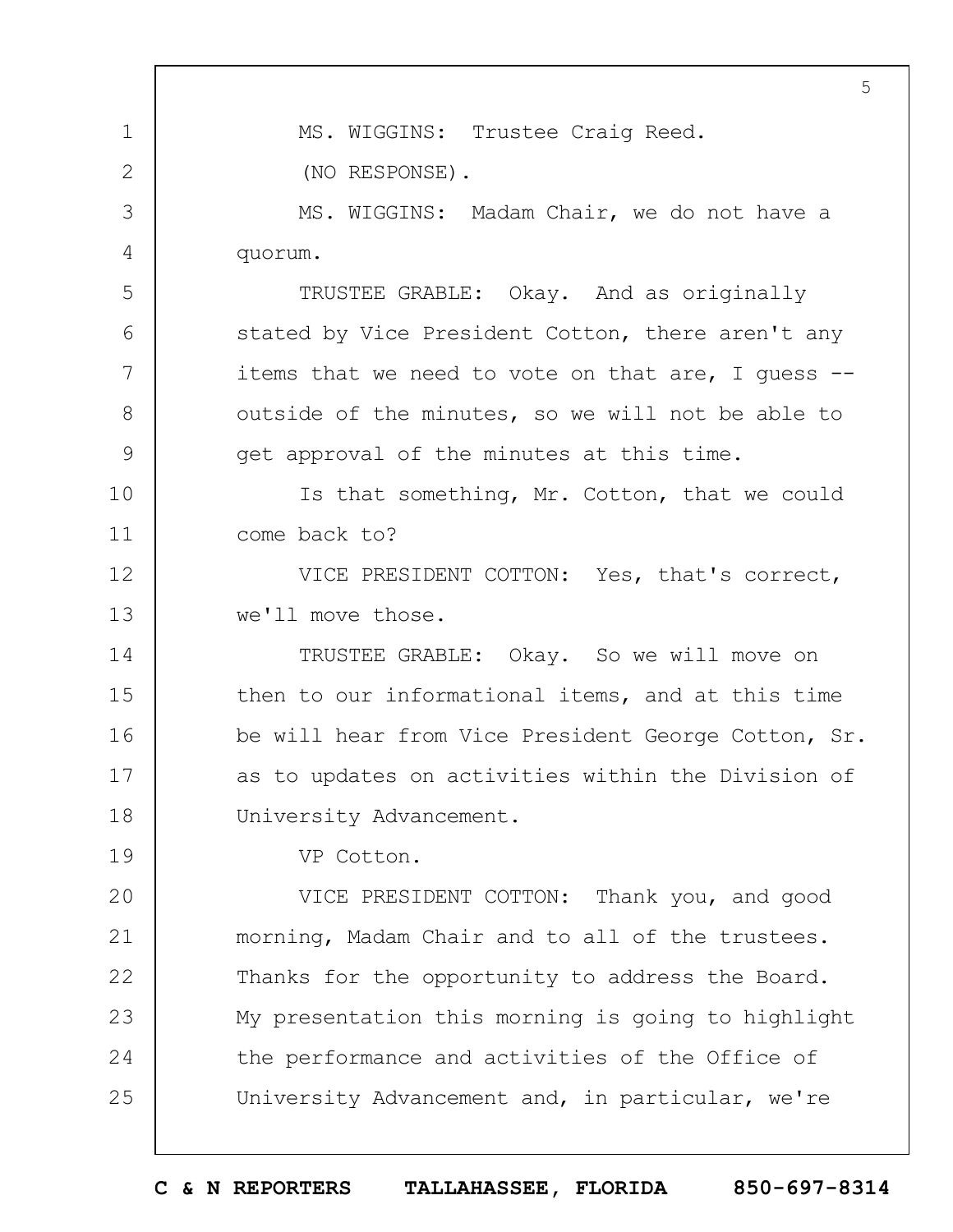going to focus on fundraising activities, also the results of outreach as it relates to alumni engagement and other stakeholders for Florida A & M University.

1

2

3

4

5

6

7

8

9

10

11

12

I would like to begin by initially reporting that fundraising totals for this year are actually up more than 20% over last year, and as you can imagine, my team and I are pretty excited about that. As of this report, we've successfully generated in excess of \$4.6 million, which is slightly more than \$600,000 over the same period last year.

13 14 15 16 Current fundraising efforts also put us on target to surpass last year's \$5.8 million total. And at the current pace we're on, we should surpass that by the end of March.

17 18 19  $20$ 21 22 We also have fewer donors than we had over the same period last year, but the good thing is that our average gift has increased significantly from roughly \$797 last year to roughly \$1,500 this year. So in other words, we have fewer people giving but they're giving larger amounts of money.

23 24 25 I'm also pleased to report that we closed out 2015 with a \$1 million gift from the Hershey Foundation to endow the Sybil Mobley chair in the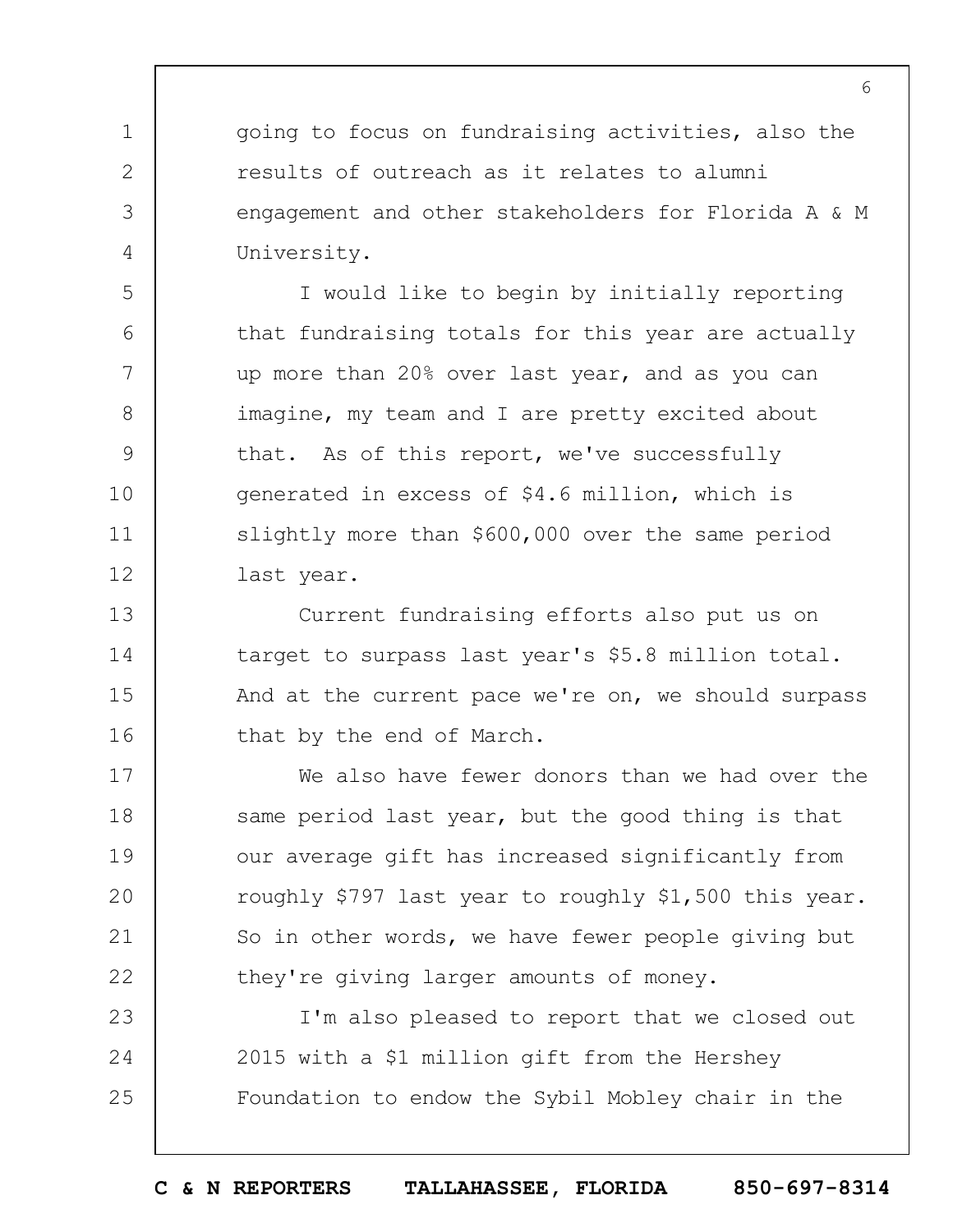1 School of Business.

2 3 4 5 6 7 8 9 10 11 12 13 14 15 16 Also, as an additional update, we continue to look at the readiness capacity, and I know a lot of people have been curious about where we were as it relates to the capital campaign. We are currently in review status and still looking at who our top 500 prospects are. This campaign is designed, I think as I mentioned the last time, to be a \$100 million comprehensive initiative; and once it's implemented, will represent the largest campaign ever for a public historically black university. And we're pretty excited not only about the planning but, quite frankly, the possibilities in doing that. I mentioned to several people before that the endowment for FAMU not only puts us in a position

17 18 19  $20$ to be able to reach that hundred million, but I think once it's rolled out in the public phase, will generate a significant degree of excitement and interest about the campaign.

21 22 CHAIRMAN WARREN: Madam Chair, this is Trustee Warren. May I ask a question?

23 24 TRUSTEE GRABLE: Yes, Mr. Chairman, you're recognized.

25

CHAIRMAN WARREN: VP Cotton, could you --

**C & N REPORTERS TALLAHASSEE, FLORIDA 850-697-8314**

7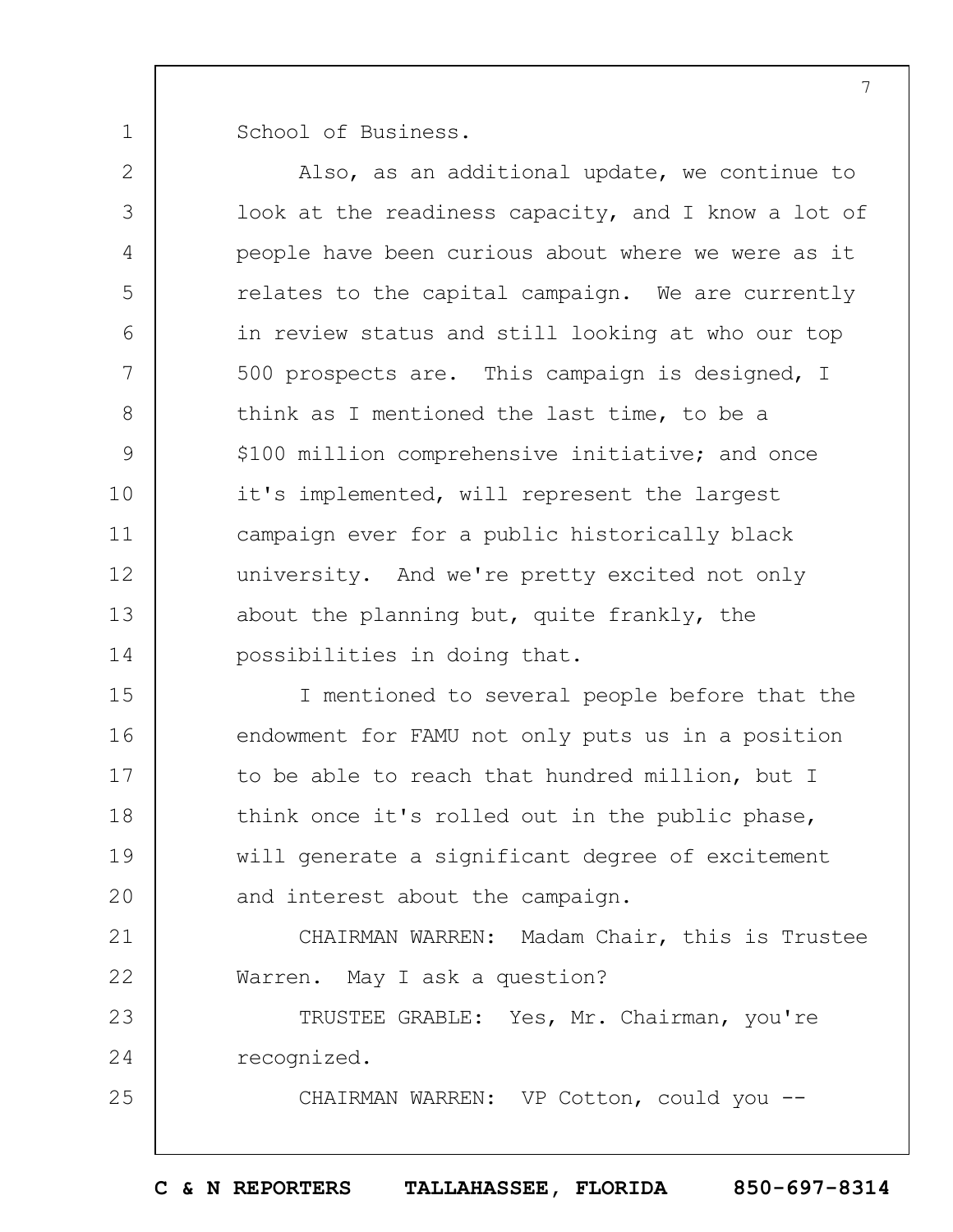before we implement the plan,  $I'm$  assuming  $-I'm$ hoping anyway, that the Board will be made privy to the implementation strategies around the plan.

1

2

3

4

5

6

7

8

9

10

11

12

13

14

15

16

17

18

VICE PRESIDENT COTTON: Not only will you be privy to it, but structurally the way it works is we are working on, as I said earlier, doing what's called the assessment of readiness, my team and I. From there we would present our basic draft to the President. The President basically provides the vision for it, and then it goes to the Board because the ultimate vote to move forward rests with the Board of Trustees, it does not rest with staff.

CHAIRMAN WARREN: So a follow-on question then, when that has been tweaked, if you will, by the President, then it comes back to this Committee before it gets to the Board; am I following?

VICE PRESIDENT COTTON: That is correct.

19  $20$ 21 22 CHAIRMAN WARREN: Okay. So I just want to be certain that the Committee has the opportunity to give input to it before we put it in the larger forum with the Board.

23 24 25 VICE PRESIDENT COTTON: Yes, and we'll make sure that's done, but that is definitely the process, okay?

8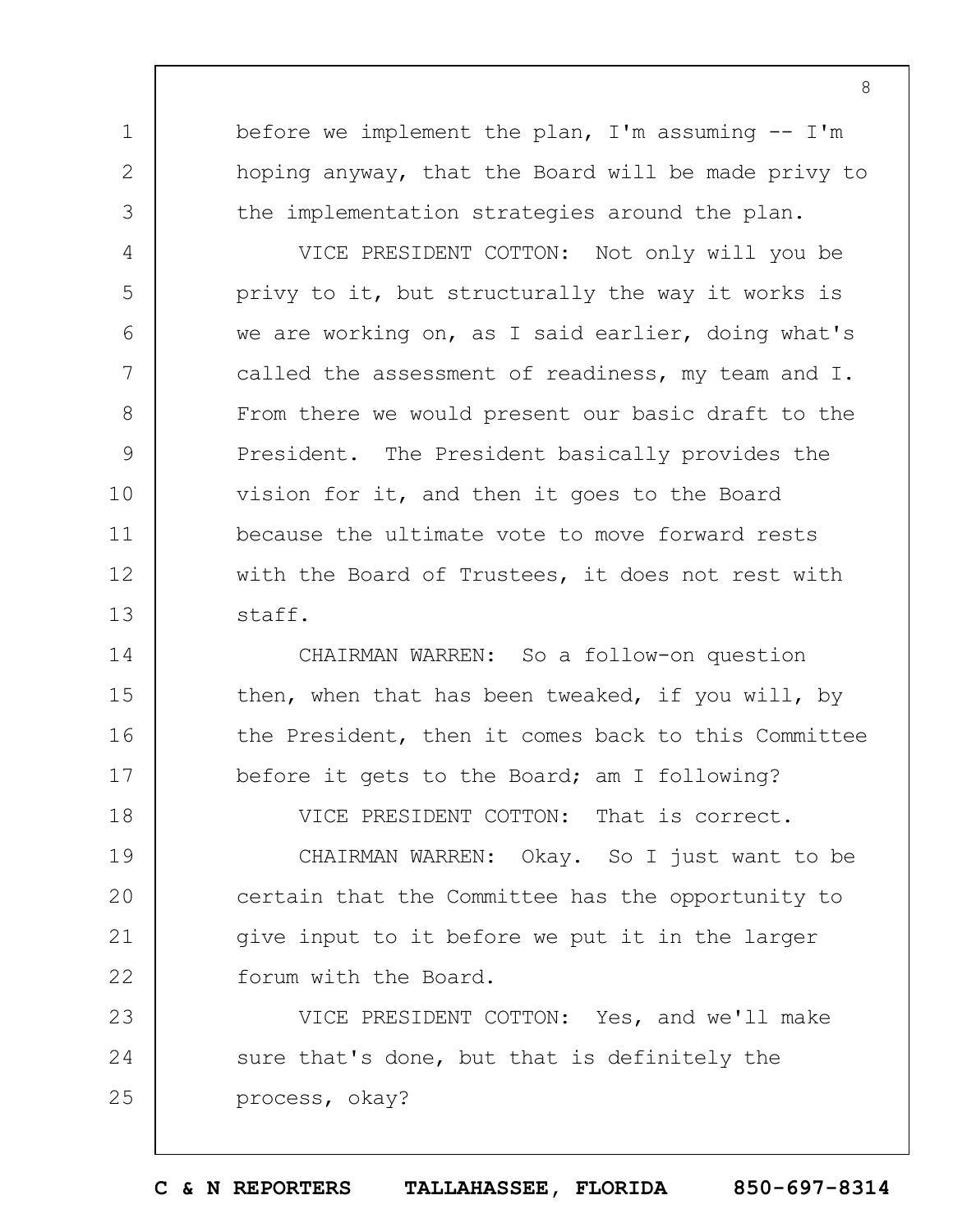CHAIRMAN WARREN: Okay. So I have another question, if I can.

1

2

3

4

5

6

7

25

TRUSTEE GRABLE: Certainly, Chair Warren. CHAIRMAN WARREN: The Alumni Association has an initiative underway to raise, I believe, a hundred thousand dollars for scholarships for students in this debt reduction program.

8 9 10 11 VICE PRESIDENT COTTON: It's actually 500,000. CHAIRMAN WARREN: Is it 500? Would those contributions be made to the Foundation or to the Alumni Association?

12 13 14 15 16 17 VICE PRESIDENT COTTON: They're made to the Foundation, although the initiative would be spearheaded and is being actually shepherded by new President Lieutenant Colonel Greg Clark. But all contributions would be made to the Foundation on behalf of the NAA.

18 19  $20$ 21 22 23 CHAIRMAN WARREN: Okay. Thank you very much. VICE PRESIDENT COTTON: Okay? And --CHAIRMAN WARREN: Thank you, Trustee Grable. TRUSTEE LAWSON: Madam Chair, I have a couple of questions as well. TRUSTEE GRABLE: Certainly. Trustee Warren,

24 you're recognized.

TRUSTEE LAWSON: This is Lawson, I'm sorry.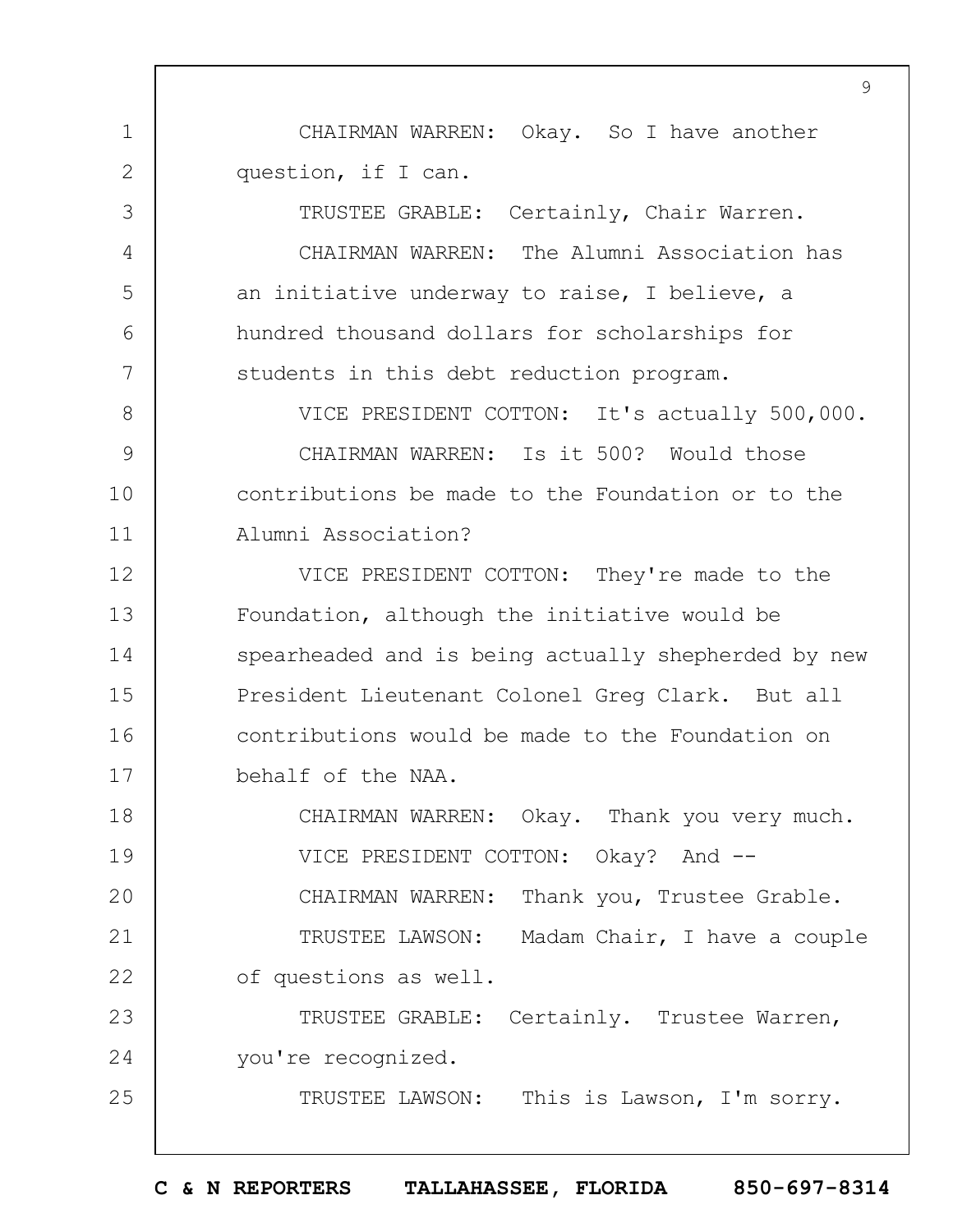TRUSTEE GRABLE: I'm sorry, Lawson.

1

2

3

4

5

6

7

8

9

10

11

12

25

TRUSTEE LAWSON: Hey, Mr. Cotton, you know, one thing I was thinking about as you work toward your fundraising plan or capital campaign is we are soon to present to the President the updated or revised or new strategic plan that Doctor Robinson has been leading, and the one thing that as we work through that that we were, you know, clear on is that it did not include very specific targets, metrics, et cetera, around fundraising; but obviously, to fuel that plan, it is going to take a degree of fundraising.

13 14 15 16 17 18 19  $20$ 21 22 23 24 So the one thing I would ask is once the President has reviewed and she's comfortable with that and then that plan has come before the Board for everyone to take a look it, if we could just make sure  $-$  and I know you will, but I just want to stress that your initiatives, your fundraising efforts tie to that Strategic Plan because, ideally, you know, to make this really work, your fundraising efforts need to tie to the Strategic Plan, as well as our short-term budgeting process needs to support the initiatives that, you know, we deem to be critical in the Strategic Plan.

So, and I know that these things aren't timed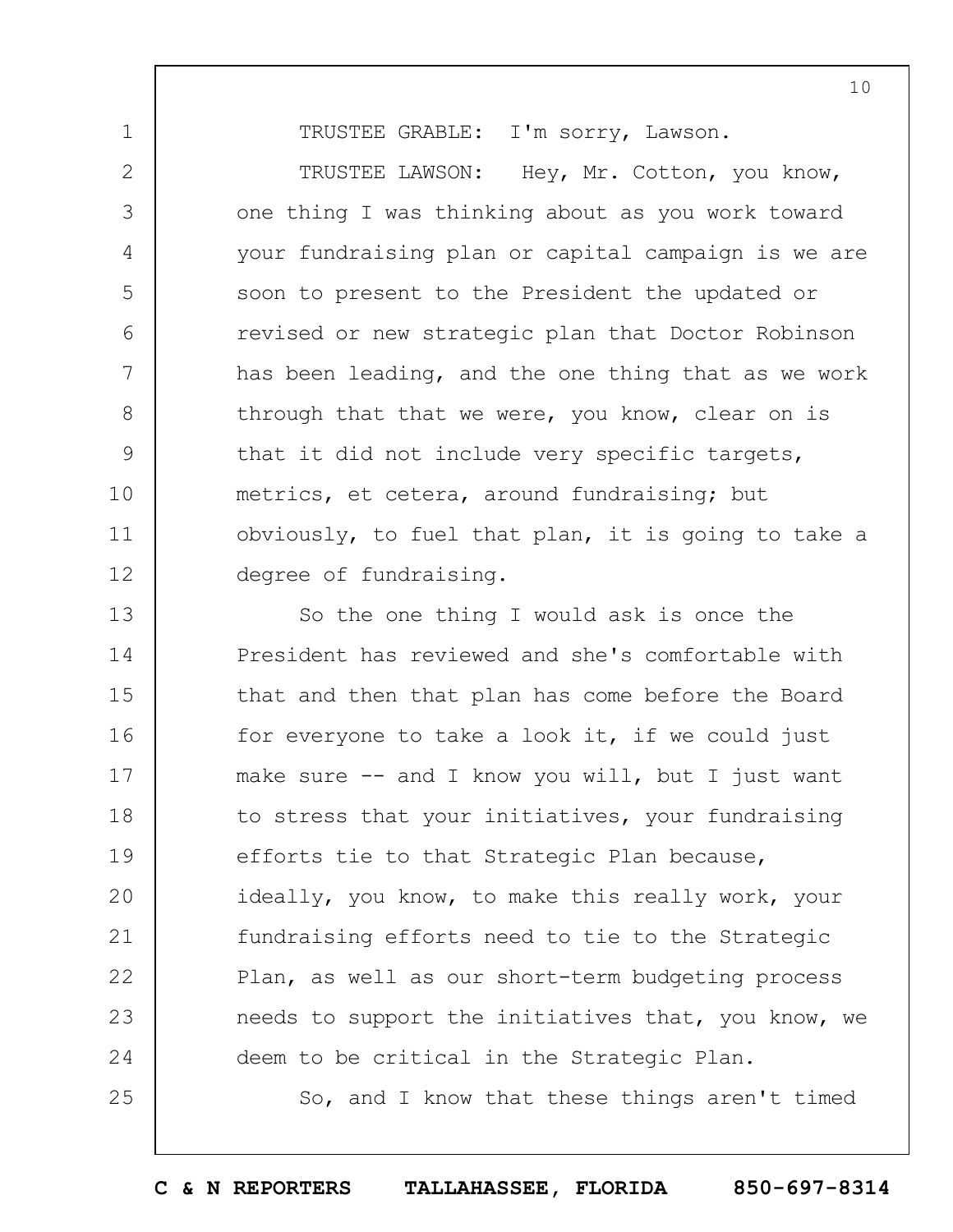exactly right because we've asked you a couple of times for your -- you know, the details of your capital campaign and I know you've been working on it, but if you would, let's just make sure. And the same thing for Mr. Cassidy at a later date I'll talk to him about, let's make sure all three of those are really well linked.

1

2

3

4

5

6

7

8 9 10 11 12 13 14 15 16 17 18 19  $20$ VICE PRESIDENT COTTON: I will make note of that, but just a point of clarification moving forward, and I think we talked about this the last time we had a chance to discuss this, procedurally the way we're rolling this out is the task force report provides us, if you will, a road map for where the temperature is of the community and of the stakeholders; but the Strategic Plan upon which we build our fundraising initiative actually has to come from President, because the president for a university lays out the strategic visioning in conjunction, of course, with the conversations that she will be having with the Board of Trustees.

21 22 23 24 25 TRUSTEE LAWSON: Right, and what she has done is she's appointed a committee led by Doctor Robinson to do that legwork, and we're almost at the end of our rope in a position to deliver to her the recommendations that she has to review with the

11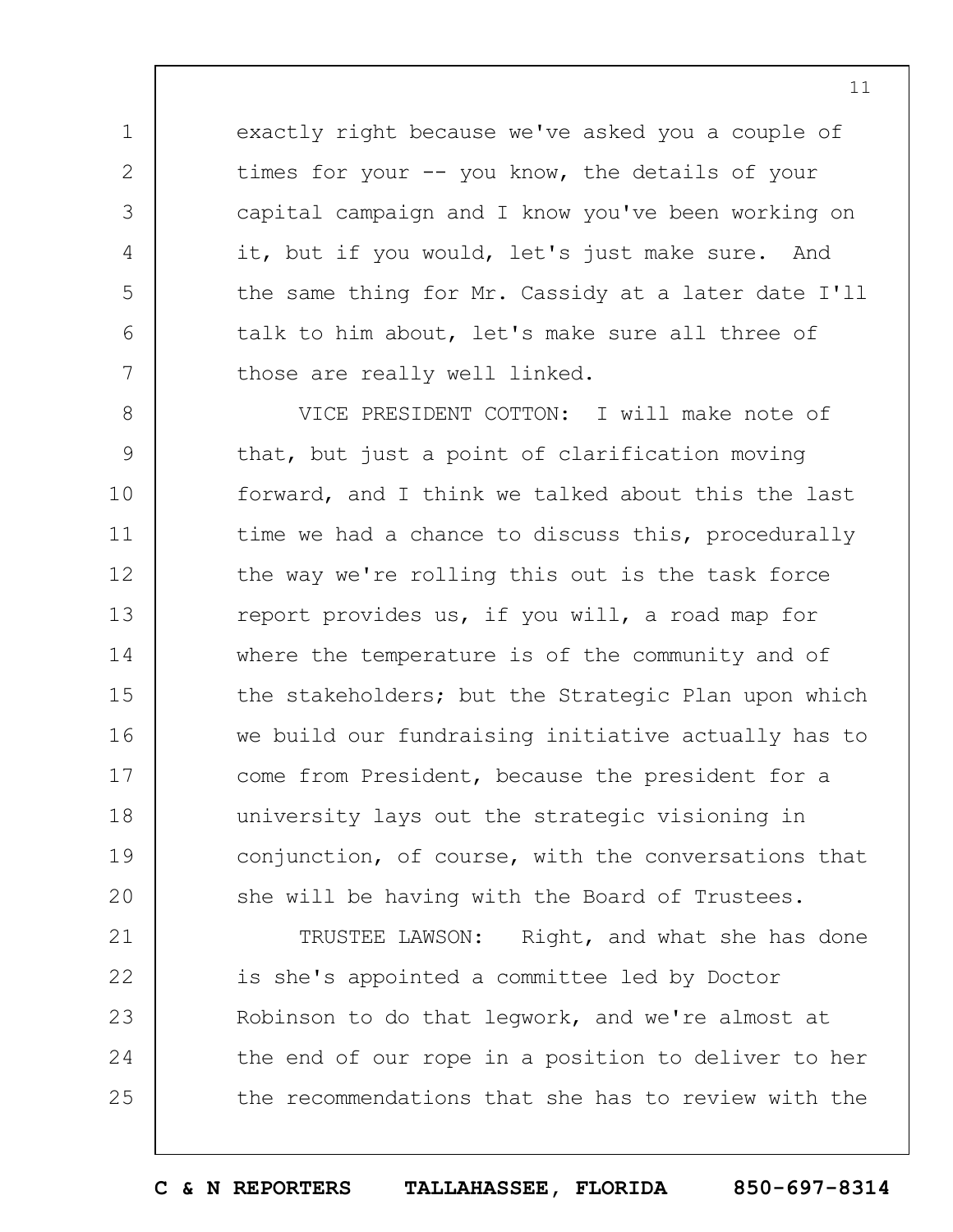leadership team and approve and then bring to the Board. So I think we're saying the same thing, that when that plan comes from her, you know, after it's been approved by the Board, I just want to make sure that your initiatives link well to that so that, you know, we're all singing off the same, you know, sheet of music. And then in addition to that, you know, our short-term priorities as far as how we budget would obviously be linked to that; but that's more short-term driven by Mr. Cassidy versus yourself. VICE PRESIDENT COTTON: Okay. All right. Point taken. TRUSTEE LAWSON: But I think we're on the

14 15 16 17 same -- I think we're saying the same thing, that your initiatives will tie to the Strategic Plan. That's where I'm going.

18 19 VICE PRESIDENT COTTON: Yes. Yes. TRUSTEE LAWSON: Okay.

 $20$ 21 VICE PRESIDENT COTTON: Our initiatives will tie to the Strategic Plan, that is correct.

22 23 TRUSTEE LAWSON: Okay. Okay. So we're saying the same thing.

I'm fine, Madam Chair.

1

2

3

4

5

6

7

8

9

10

11

12

13

24

25

TRUSTEE GRABLE: Okay. Thank you, Trustee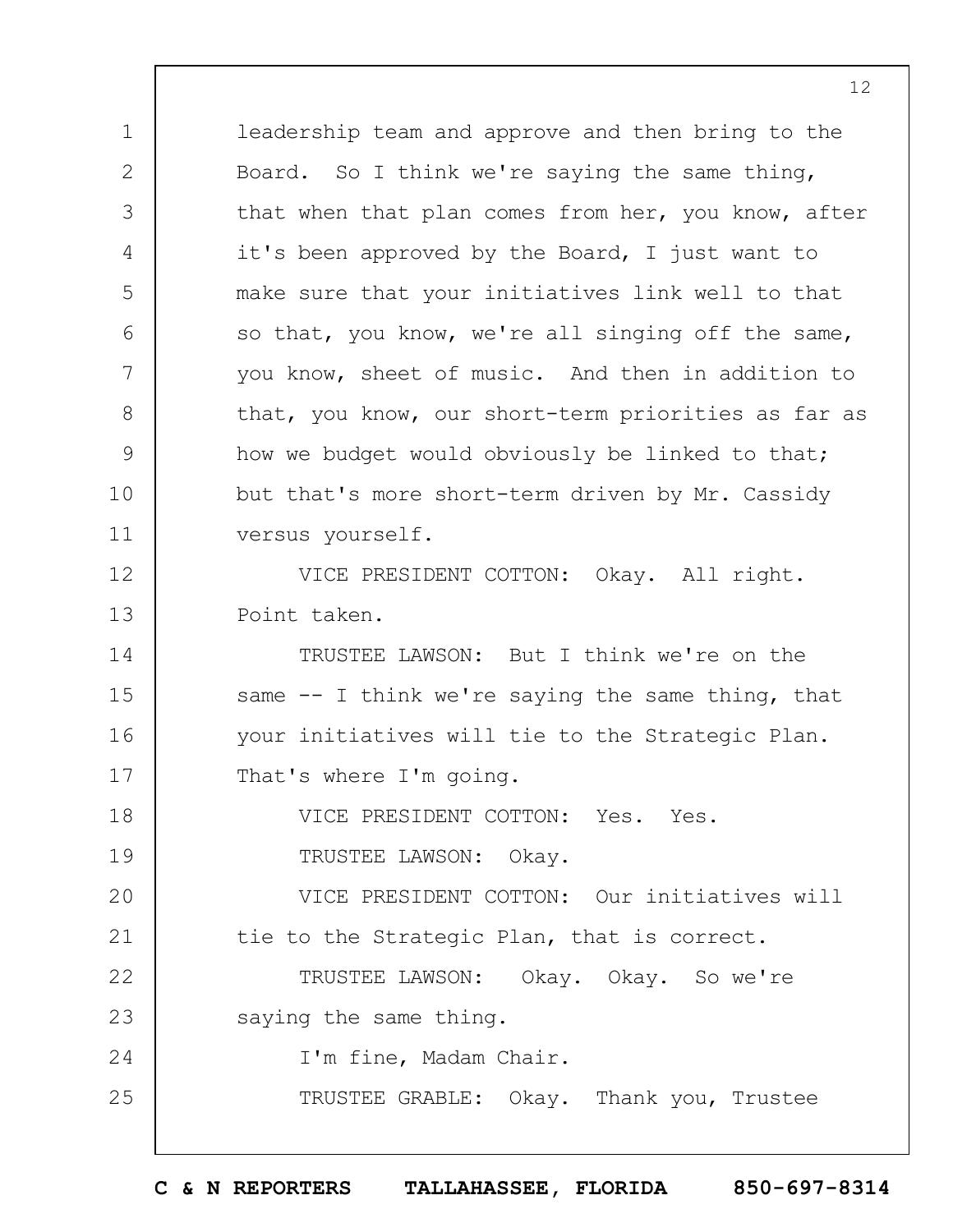Lawson.

1

2

Vice President Cotton, you may continue.

3 4 5 6 7 8 9 10 11 12 13 VICE PRESIDENT COTTON: Actually that is a perfect segue into the next thing that we did want to mention. I can't thank Lieutenant Colonel Greg Clark enough for his leadership in stepping up to help us to address the issue of graduation here. Lieutenant Colonel Clark, Doctor Lee and Carmen Cummings also have been very instrumental in helping the NAA and our office pretty much roll out several initiatives that I think -- not initiatives but activities that I think are very worthwhile for us to mention.

14 15 16 17 18 19 We've had -- FAMU National Day of Service took place on January 15th through 18th and there were several exciting things that took place around the state. As you're also aware, we completed FAMU's day at the Capitol, which was a tremendous success, on February the 4th.

 $20$ 21 22 23 24 25 And we also are very proud to host the internationally acclaimed Kinsey Collection in the Foster Tanner Fine Arts Gallery through March 25th. And if you've not had a chance to come and visit that collection, you most certainly owe yourself an opportunity to do that. It is indeed a treat. We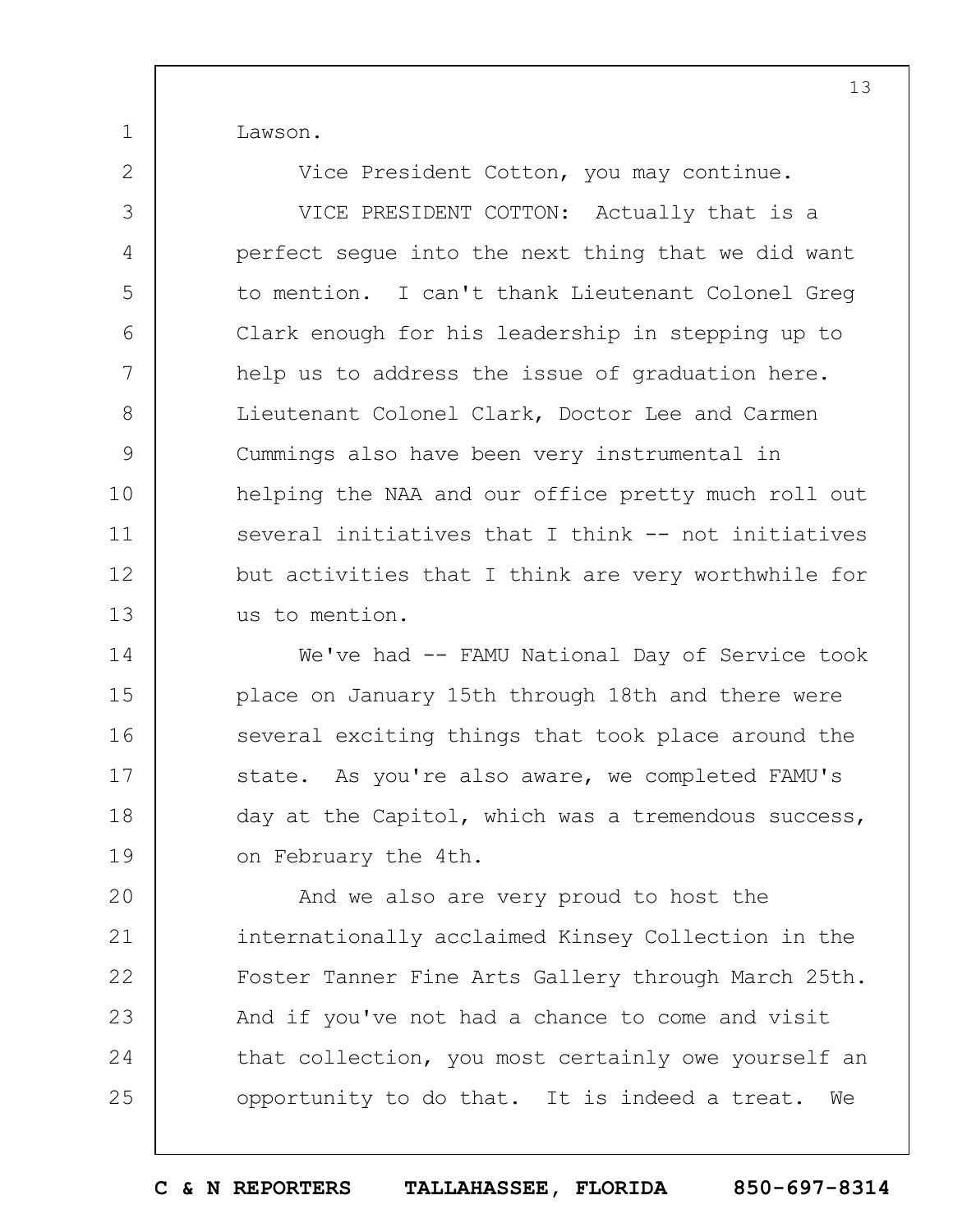were delighted to have Bernard Kinsey and his family here on campus to do a lecture and presentation for the community and for the faculty and staff. We also are pleased to announce that the Kinsey family also were gracious enough to present FAMU with a \$20,000 contribution for the arts as a part of their visit and gift here to campus.

1

2

3

4

5

6

7

8

9 10 11 12 13 14 The other thing is we're very excited to announce that FAMU will be hosting a conversation with alumnus and Microsoft Board Chairman John Thompson on February 15th, so we're pretty much looking forward to that. The campus is already in a buzz as we get ready to host Mr. Thompson.

15 16 17 18 FAMU alumni will also host the Hoops Group's reunion to support women's and men's basketball teams and the cheerleaders during the basketball homecoming on February 18th through the 21st.

19  $20$ 21 22 23 24 25 One of the other things that's important to mention, in my capacity as Vice President for Advancement, I'm also Executive Director of the Foundation so it's appropriate that I report out that the Foundation continues to look at our endowment growth and focus on the fact that one of our major emphasis has been in strengthening the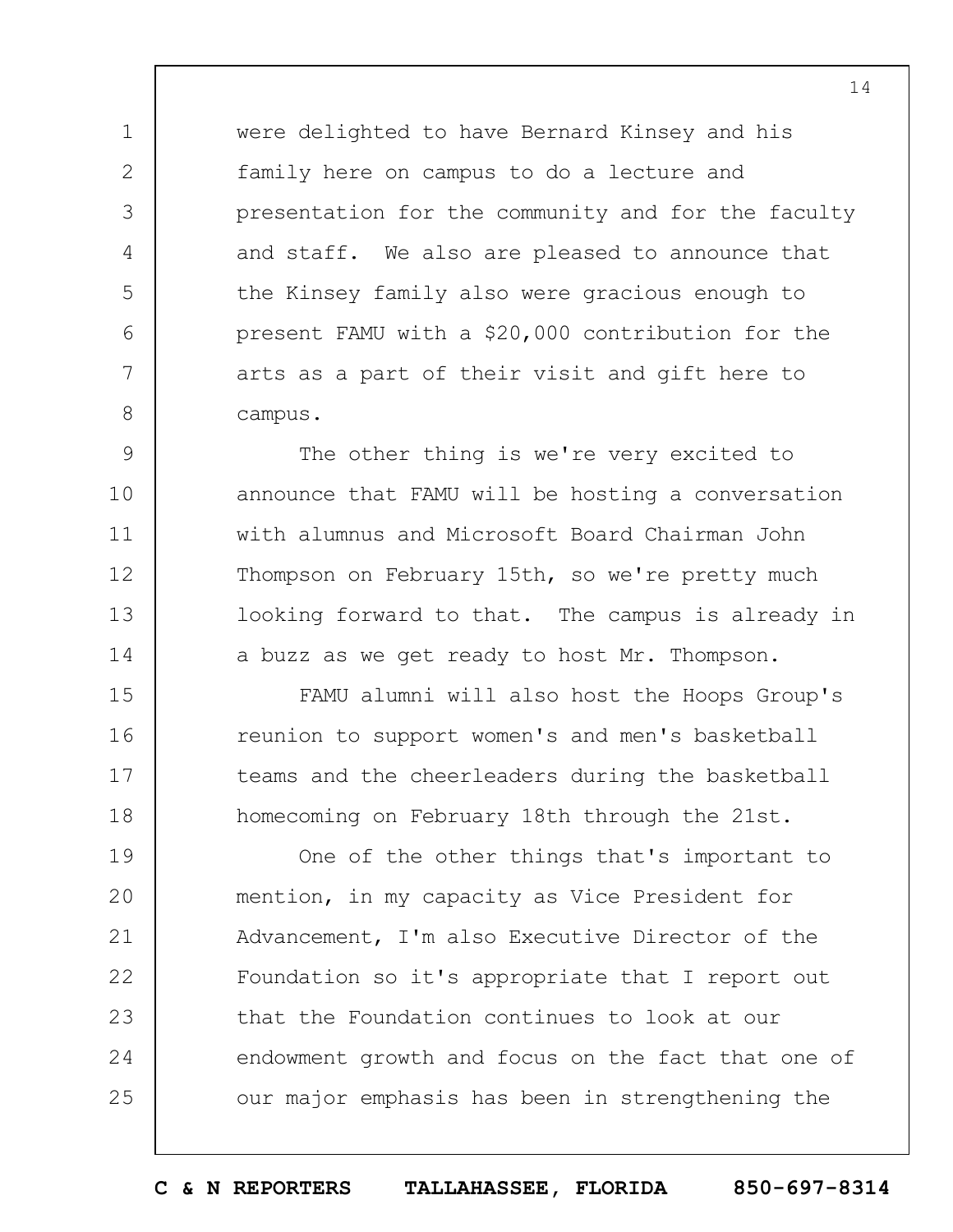endowment.

1

2 3 4 5 6 7 8 9 10 11 12 13 14 We still stand roughly at just north of \$120 million, give or take some change. And while on one hand we definitely want to grow the endowment, I always like to make sure that people understand that the endowment of Florida A & M University, if you take a look at it, is almost as large as the next three HBCUs combined. So we still are not only the strongest and largest of all HBCUs, but we continue to work to grow the endowment. Our endowment growth was actually down the last quarter, so we are currently in conversations working on strategies that will help us indeed grow our portfolio.

15 16 17 18 19  $20$ 21 22 23 24 25 Finally, the Rattler Boosters began their annual membership drive with their traditional early bird special and is encouraging members to engage with the University and to support the NAA and also to support FAMU athletics. And finally, the Boosters, FAMU Foundation, and Athletic Director AD Overton and I are engaged in conversations that would focus on increasing capacity for the Boosters and increasing capacity for the Foundation and Florida A & M University. Madam Chair, that concludes my report, and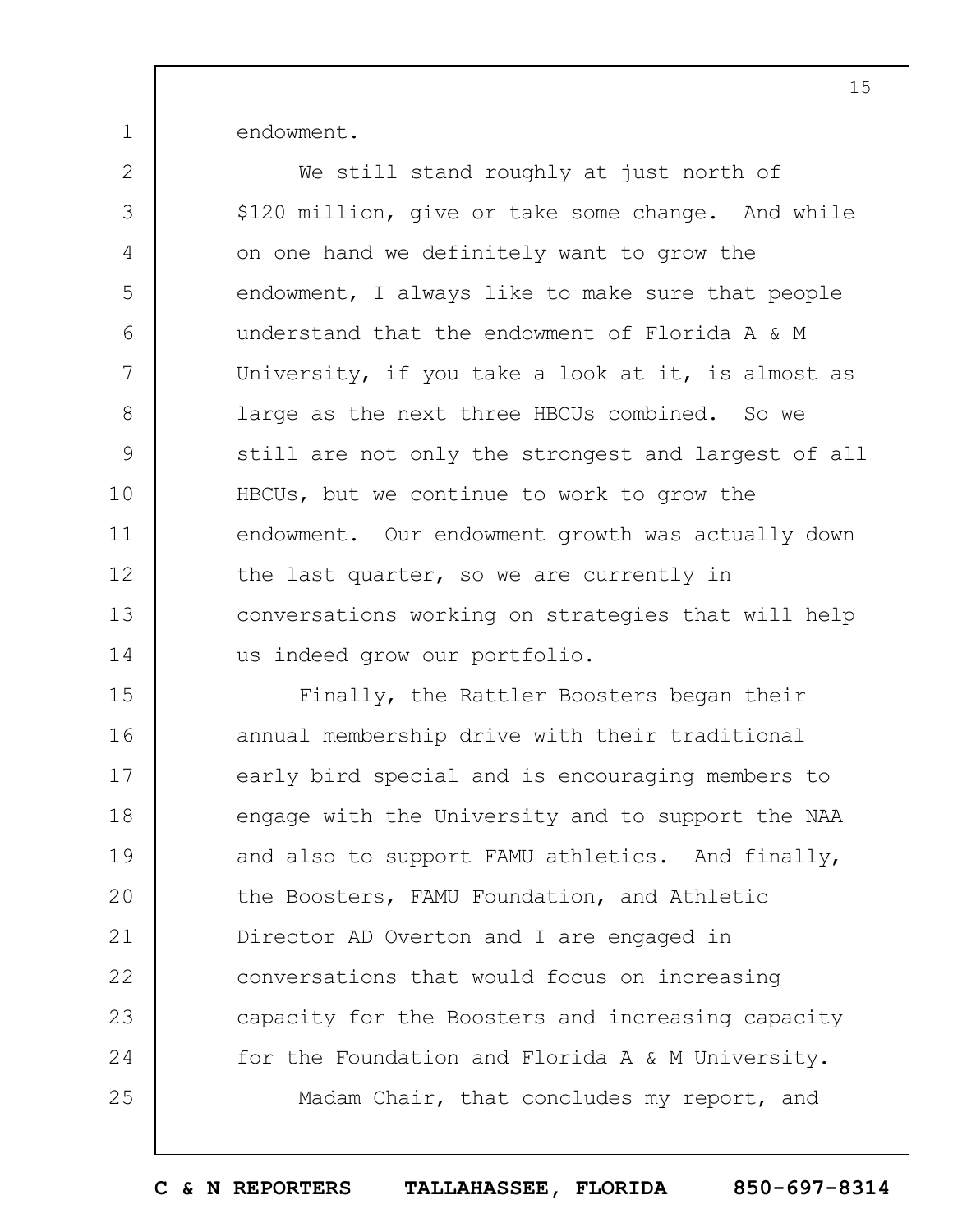1 2 3 4 5 6 7 8 9 10 11 12 13 14 15 16 17 18 19  $20$ 21 22 23 24 25 16 most certainly we're available for any questions. TRUSTEE GRABLE: Okay. Are there any questions from other Board members or comments? CHAIRMAN WARREN: Madam Chair, this is Trustee Warren. TRUSTEE GRABLE: Trustee Warren, you are recognized. CHAIRMAN WARREN: May I back up to the discussion on the endowment and its performance? TRUSTEE GRABLE: Yes, that's just fine. CHAIRMAN WARREN: VP Cotton, could you tell me how often the investment advisor visits with us to talk about our portfolio? VICE PRESIDENT COTTON: Visits with us on campus or how often the investment committee meets as a part of the conversation? CHAIRMAN WARREN: Well, maybe both. MR. COTTON: Both? Okay. I'm asking, Madam Chair, for the purpose of this conversation -- TRUSTEE GRABLE: Yes. VICE PRESIDENT COTTON: -- that Associate VP Angela Poole also join the conversation because organizationally one of the changes we made was to have the Associate Vice President for Finance, or CFO Angela Poole, be responsible principally for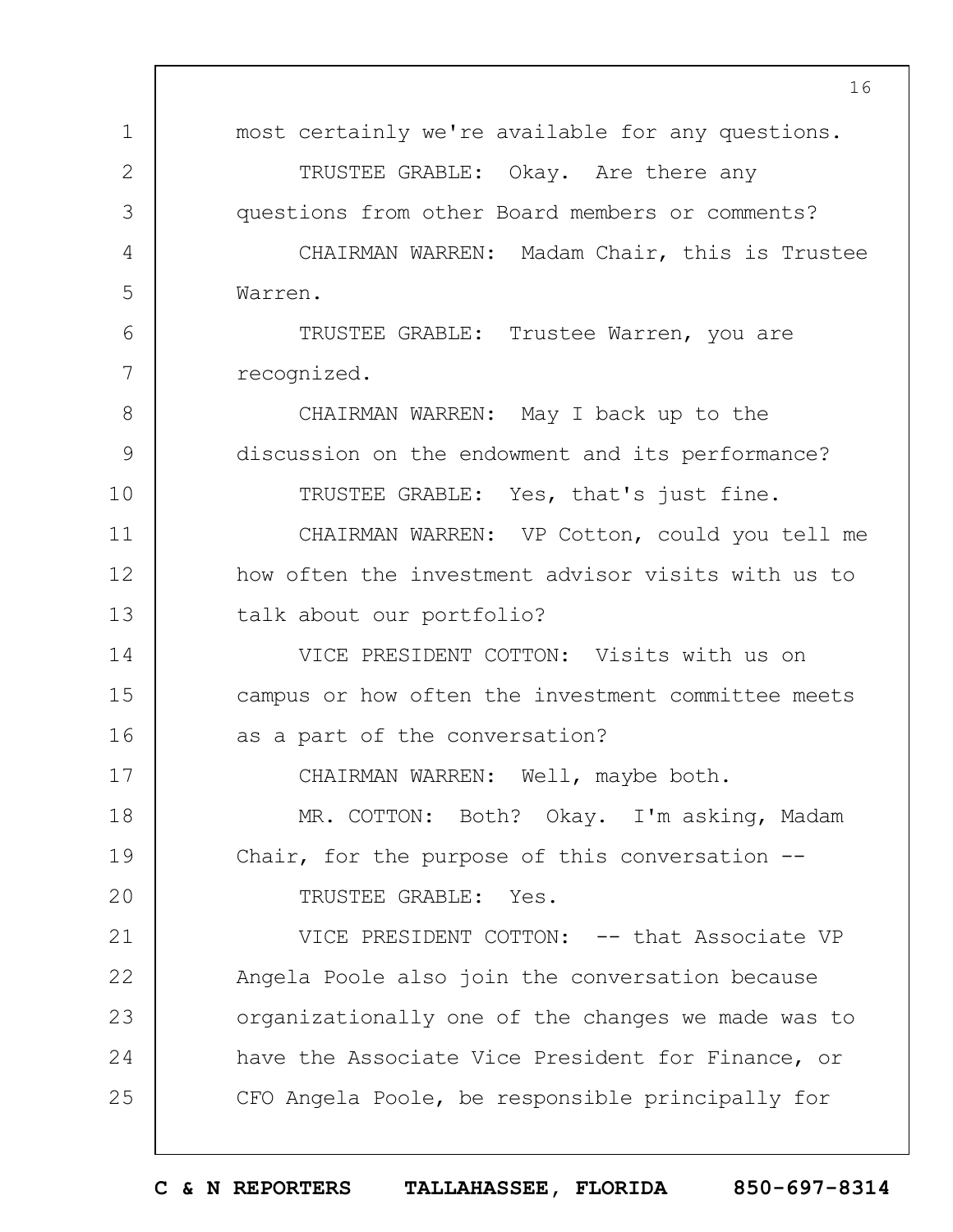conversations and day-to-day activities as it relates to the Foundation's fiscal side, so she'll be joining us at the table just in case there are questions that I don't know the answer to or screw up so badly that they don't make a whole lot of sense.

TRUSTEE GRABLE: Thank you for that, VP Cotton, and that would be no problem.

1

2

3

4

5

6

7

8

23

9 10 11 12 13 14 VICE PRESIDENT COTTON: But in direct answer to the question, the investment committee -- as a rule, I think meets at least three times a year with the investment committee; and we also have periodic conversations with our investment consultant.

15 16 17 18 19  $20$ 21 22 We have a model here, Mr. Chairman, where we have an investment consultant who works with our fund managers, the Bogdon Group, and Angela meets with him conversationally. So why don't I bow out and let Angela give a better answer to that question, and she'll also probably be more suited to answer specific questions you might have about the endowment as well.

CHAIRMAN WARREN: Okay.

24 25 TRUSTEE GRABLE: Okay. Thank you, Vice President Cotton.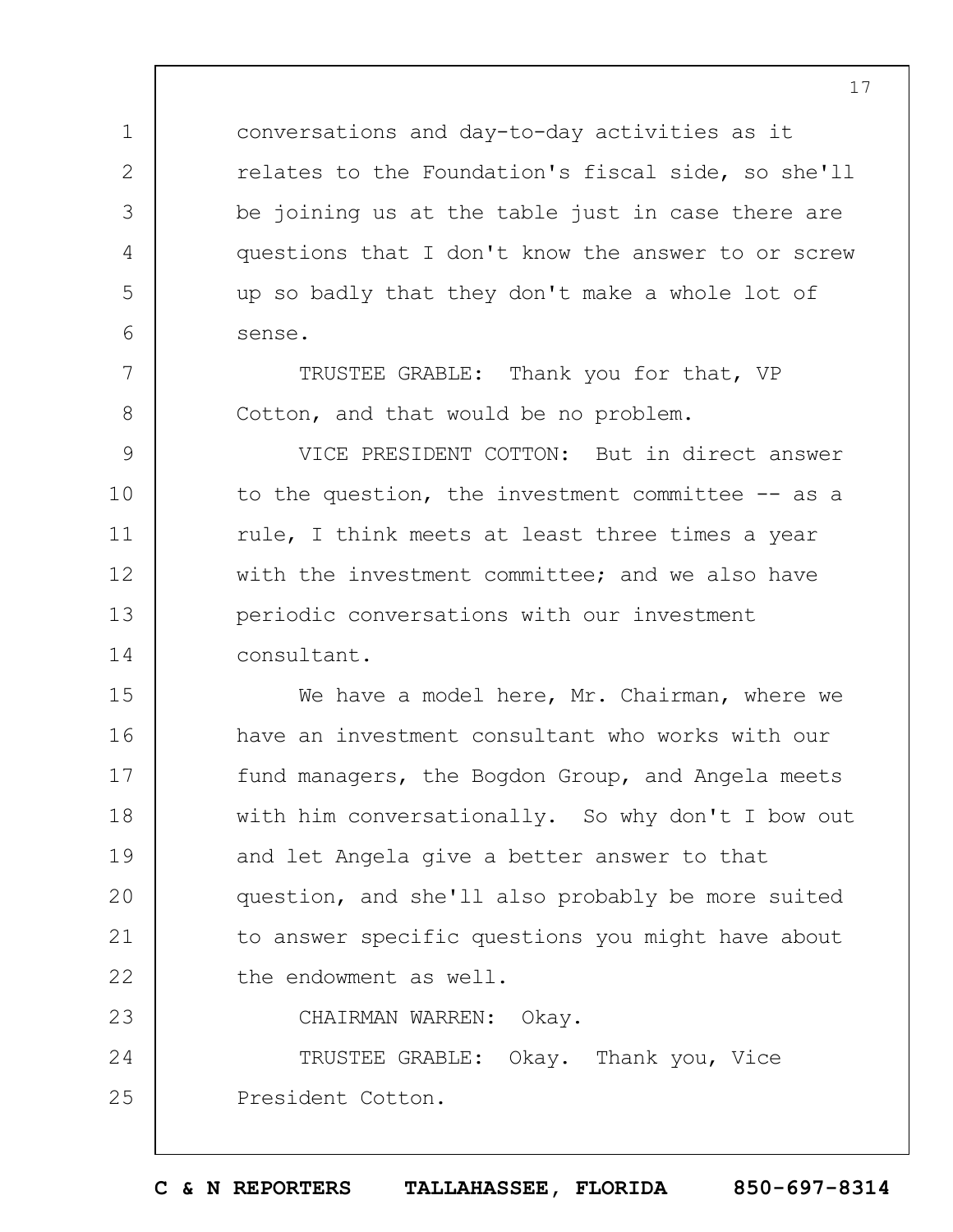Ms. Poole.

1

2

3

4

5

6

7

8

9

10

11

12

13

14

15

16

17

ASSOCIATE VICE PRESIDENT POOLE: Good morning.

To answer your question, the Foundation's investment committee meets twice a year face to face as a full committee and then they meet  $-1$ guess the frequency would seem like quarterly. It feels like bimonthly in between the face-to-face meetings. They are somewhat ad hoc, but they end up meeting about six times between face to face and conference calls throughout the year.

And then we also meet with our investment consultant monthly, and he also provides a written snapshot of the performance of all of the funds each month to the actual committee as well as to myself and VP Cotton.

CHAIRMAN WARREN: Okay. So, Madam Chair. TRUSTEE GRABLE: Yes, Chairman Warren.

18 19  $20$ 21 22 23 24 25 CHAIRMAN WARREN: Just a couple of questions for you about issues that hopefully covered, and if you could just maybe answer these four categories based on your conversations with our investment advisor; and that is, while we're looking at what's in VP Cotton's report on the screen, I'd be more interested in how we performed over the last 3 to 5 years, what our performance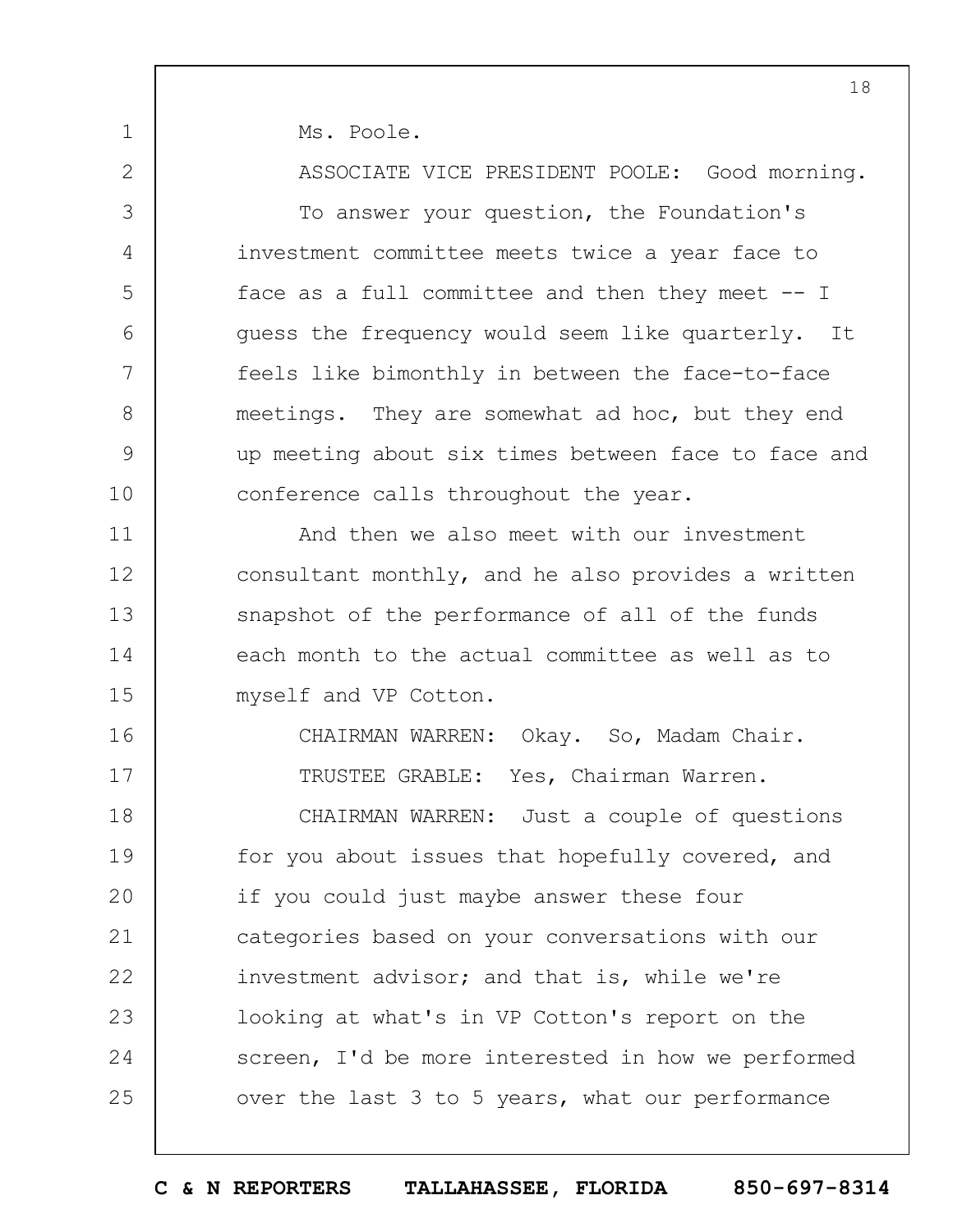has been relative to our performance objectives, whether or not those items in our portfolio are in compliance with our investment policy and if, as a result of that, if they have or have not been - have we had to have a rebalancing of the portfolio for any reason and why; and then what would be the overall safety grade, if you will, for the portfolio.

1

2

3

4

5

6

7

8

9

10

11

12

13

14

15

16

VICE PRESIDENT COTTON: Okay. Ms. Poole, you want to take a stab at that before I weigh in? ASSOCIATE VICE PRESIDENT POOLE: Sure.

So the first question I think was what's been the performance over the past five years, and the Foundation has averaged about eight percent return on its investment for the past -- over the past five years.

17 18 19  $20$ 21 22 23 24 25 The most recent return for fiscal year June 2015 that just closed was about one and a half percent, and so we're on the down side of a five-year average. The current six months year to date, fiscal year '15/'16, we're about negative four percent return through December 2015. So we're looking at rebalancing the allocations. The Committee has met to talk with our investment consultant to look at each of the funds, even

19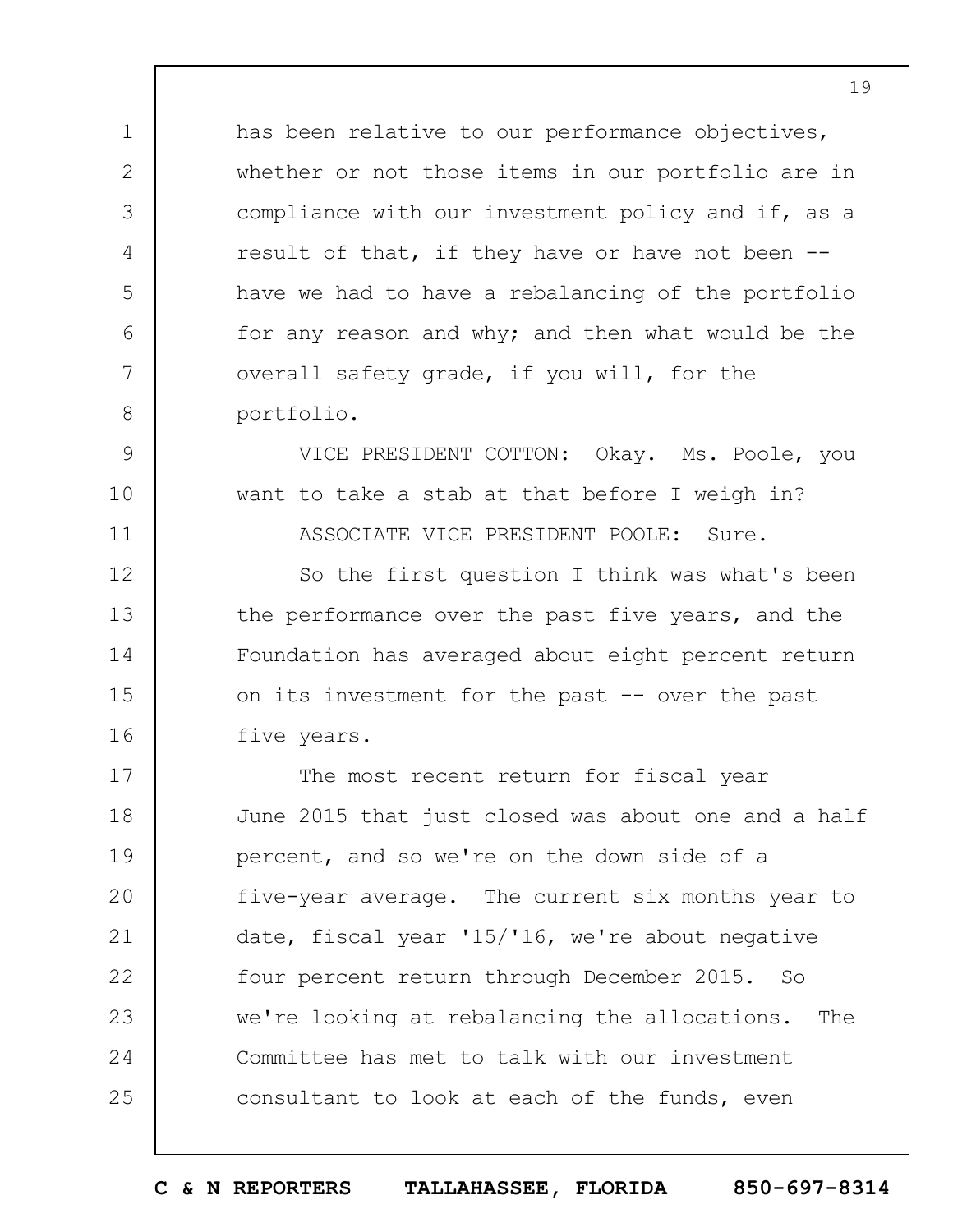putting investment managers on watch lists. We're also looking at different models for how we manage the investment, whether we do an outsource model, a manager model, a fund manager model, a consultant model. So the committee is researching whether the methodology and strategy is consistent for long-term growth.

1

2

3

4

5

6

7

8 9 10 11 12 13 14 15 We're also looking at a two-pronged approach, so in addition to growing the endowment  $-$  actually a three-pronged -- in addition to growing the endowment through fundraising, we're trying to grow the performance of the endowment with the investment strategy, which will be the second prong; and the approach will be managing the spending from the endowment.

16 17 18 19  $20$ 21 22 So we're looking at the spend rate and looking at ways to reserve our earnings during this time that we're bunkering down while the market is rebalancing itself. And we're basically revisiting a model that will best suit FAMU for a long-term investment strategy and make sure that we're not spending more than we're earning long-term.

23 24 25 CHAIRMAN WARREN: Okay. Well, I appreciate those answers. I'd be interested in what your recommendations are after you've had those

 $20$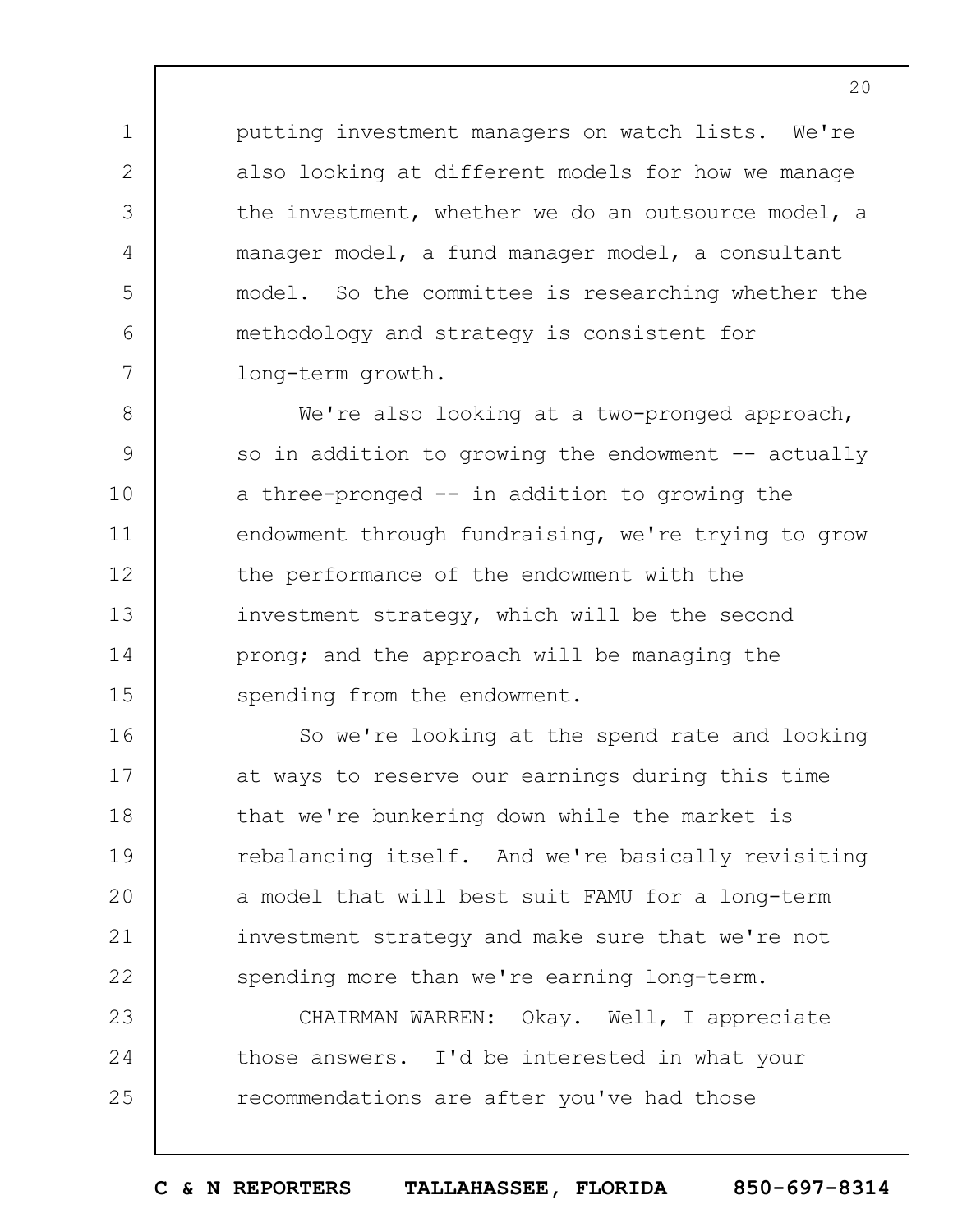conversations internal within the Foundation and its investment committee. Those strategies obviously need to help the endowment keep pace with what Trustee Lawson mentioned are our strategic goals, and many of those goals are to be supported by the capacity of the Foundation and its endowment. So I look forward to hearing more about your evaluation.

9 10 11 12 13 14 15 16 17 VICE PRESIDENT COTTON: Okay. The only thing I will add to that is, as recently as yesterday, Ms. Poole and Chairman Thomas Jones and I did meet to discuss this, and we will be coming back to the President and to the Board with an update after our next meeting with the investment committee. So we'll keep you updated as we move forward on this. CHAIRMAN WARREN: Okay. So I want to emphasize one more time just for clarity, because

18 19 you didn't say it, that you'll be coming back to this Committee --

 $20$ VICE PRESIDENT COTTON: Yes.

1

2

3

4

5

6

7

8

24

25

21 22 23 CHAIRMAN WARREN: -- and to the Board. VICE PRESIDENT COTTON: Yes, that's -- when I say coming back to you, I'm talking about this

Committee, coming back to you and the President.

I'm not talking about coming back to the full

21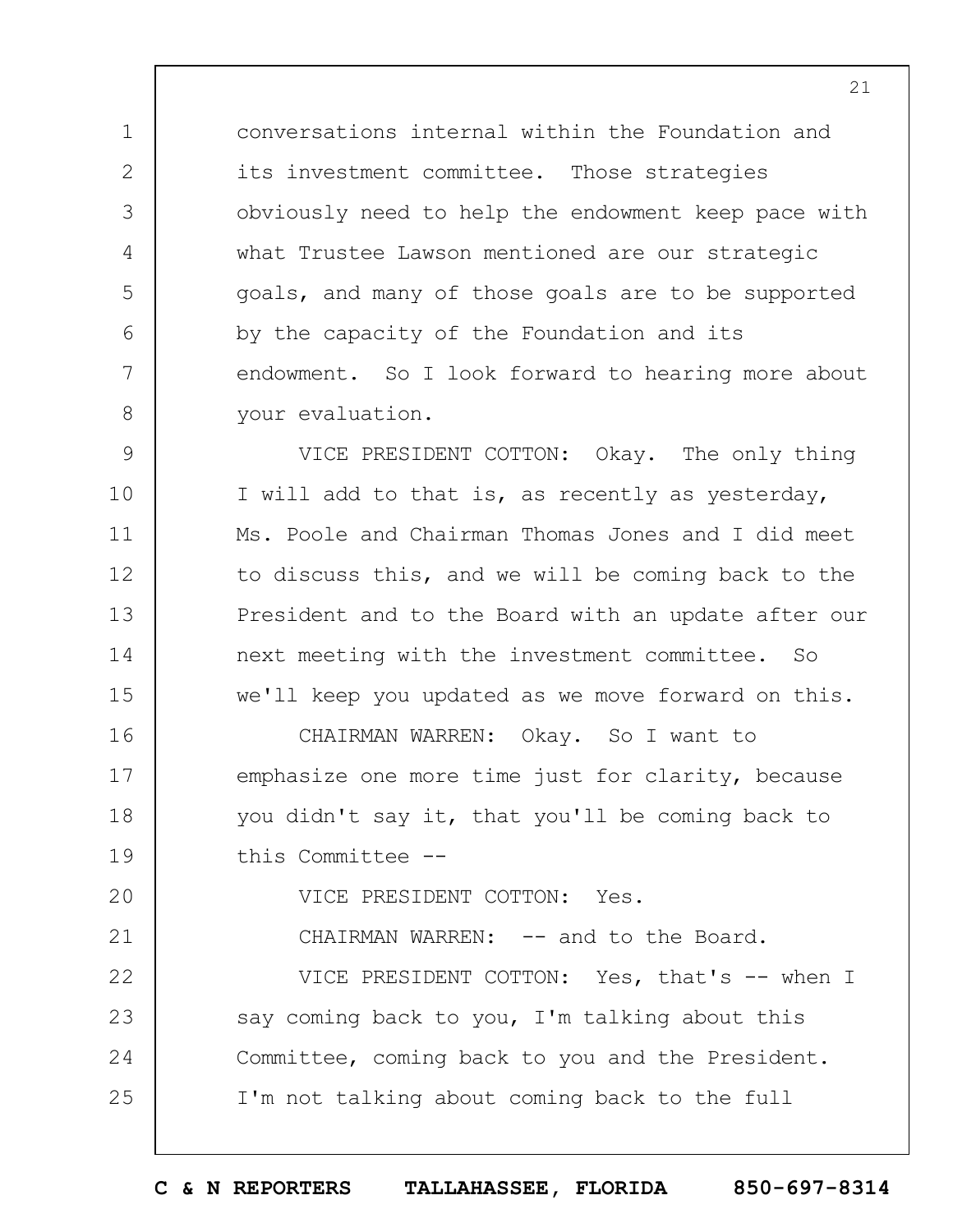1 2 3 4 5 6 7 8 9 10 11 12 13 14 15 16 17 18 19  $20$ 21 22 23 24 25 22 Board. That's another party. TRUSTEE DORTCH: Madam Chair, this is Trustee Dortch. TRUSTEE GRABLE: Good morning, Trustee Dortch, you're recognized. TRUSTEE DORTCH: Good morning. My question first is: When was the last time your investment policy was reviewed and updated, if at any time in the recent times, will be one? The other question, I know the last six months the market has taken some pretty big hits, and I know endowments are down in a lot of places. So as we look at that, what is the process and what is the review process for spending the endowment? Is that set by the Board in advance or the Board sets pretty much benchmarks of when the endowment can be spent or invest -- how is that managed? TRUSTEE GRABLE: VP Cotton or Ms. Poole, would you be able to respond Trustee Dortch's questions? ASSOCIATE VICE PRESIDENT POOLE: Yes, there is an investment committee that determines and sets an investment policy that's approved by the Foundation Board. And that policy sets an absolute rate of return; it sets goals and allocation percentages for the types of investments that can be invested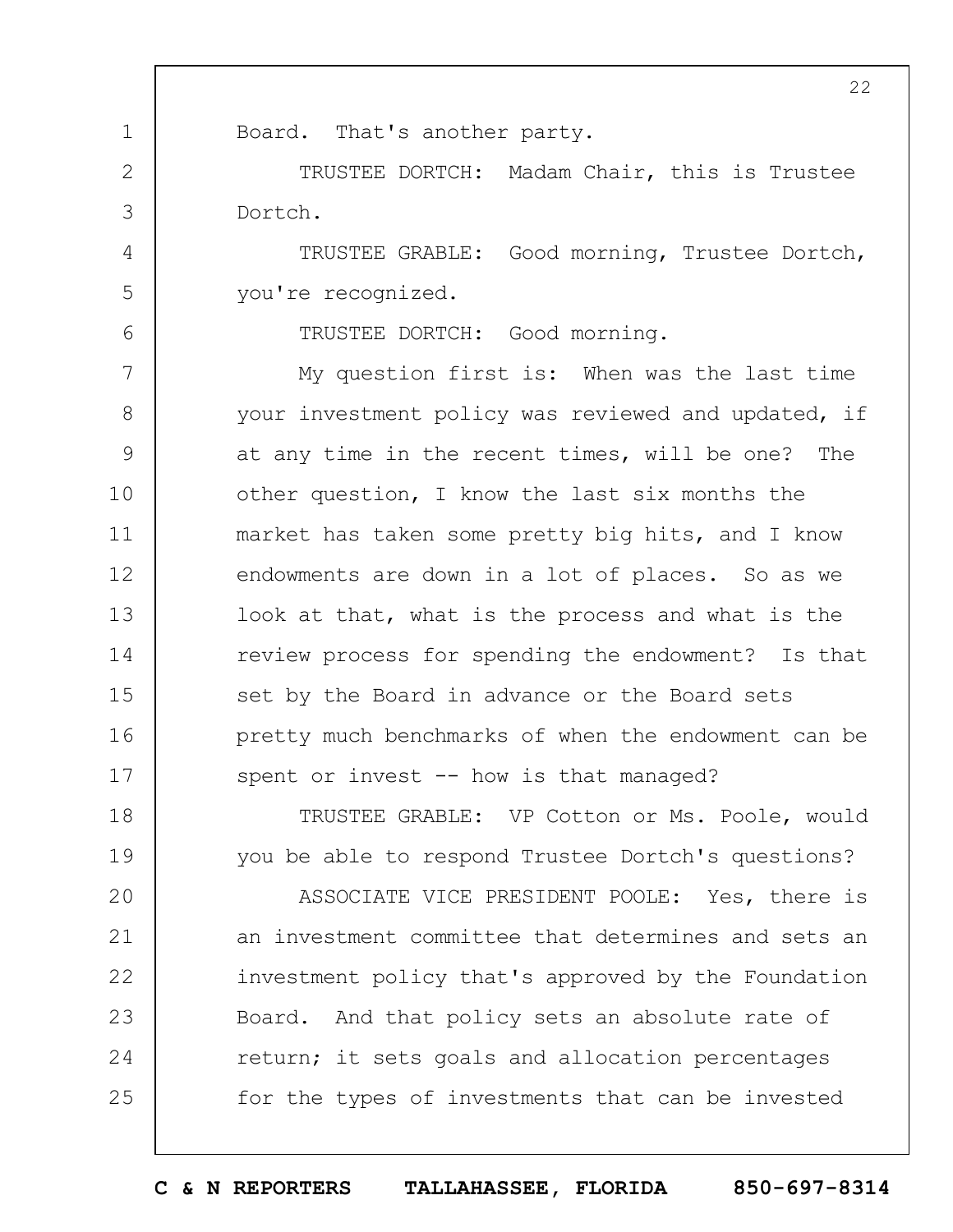in, the types of funds and the different allocation percentages; it also sets a spending rate and determines an administrative fee and establishes a floor.

And so that policy is reviewed annually, and it's actually currently under review. The last policy was updated in 2014 and is currently under review because we're looking at the spend rate now, actually performing projections and determining what the current administrative fee and spend rate should be based on our performance. And so the Committee will meet again --

13 14 15 16 17 TRUSTEE DORTCH: And spend rate, just for the record, is that a Board approved, or is there an advanced approval by the Board that allows administration to use those funds out of the endowment?

18 19 ASSOCIATE VICE PRESIDENT POOLE: It's approved by the Foundation Board.

TRUSTEE DORTCH: Okay.

1

2

3

4

5

6

7

8

9

10

11

12

 $20$ 

23

21 22 ASSOCIATE VICE PRESIDENT POOLE: And that dictates the spending.

TRUSTEE DORTCH: Okay.

24 25 TRUSTEE GRABLE: Okay. Did that answer your questions, Trustee Dortch?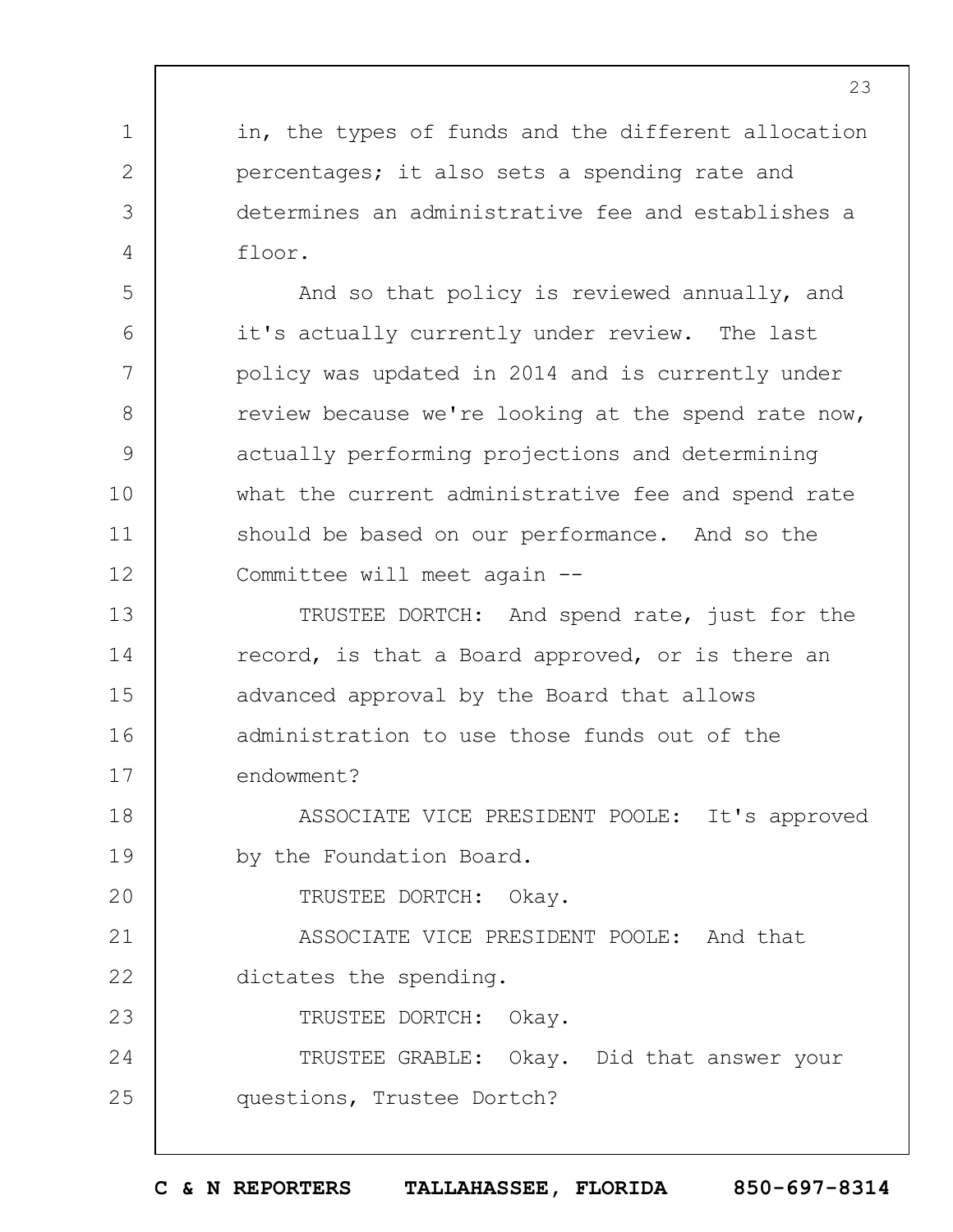TRUSTEE DORTCH: It did pretty much. I need to read up a little more on the relationship between the Foundation Board and the Board of Trustees to see what the role of the trustees are as it relates to the funds in the Foundation.

1

2

3

4

5

6

7

8

9

10

11

VICE PRESIDENT COTTON: And we would be more than happy to provide that opportunity. We've actually been scheduling visits and personal orientations and conversations with Board members and trustees, so we will be more than happy to have that opportunity to share that with you.

12 13 14 15 TRUSTEE DORTCH: Yeah, I'm scheduled there for a full day next month, so I assume I'll get everything when I'm down there for my full orientation.

16 17 18 19 VICE PRESIDENT COTTON: Okay. And after that, you'll have more information than you ever want to deal with, but we'll make sure you get what you need.

 $20$ 21 22 23 24 25 TRUSTEE DORTCH: I have some endowments I work on over a billion, and I have some others I'm in and engaged with, even with my hospital here, that's about 250 million. We took some hits, but there are some controls that we have there, including ensuring that you are doing ongoing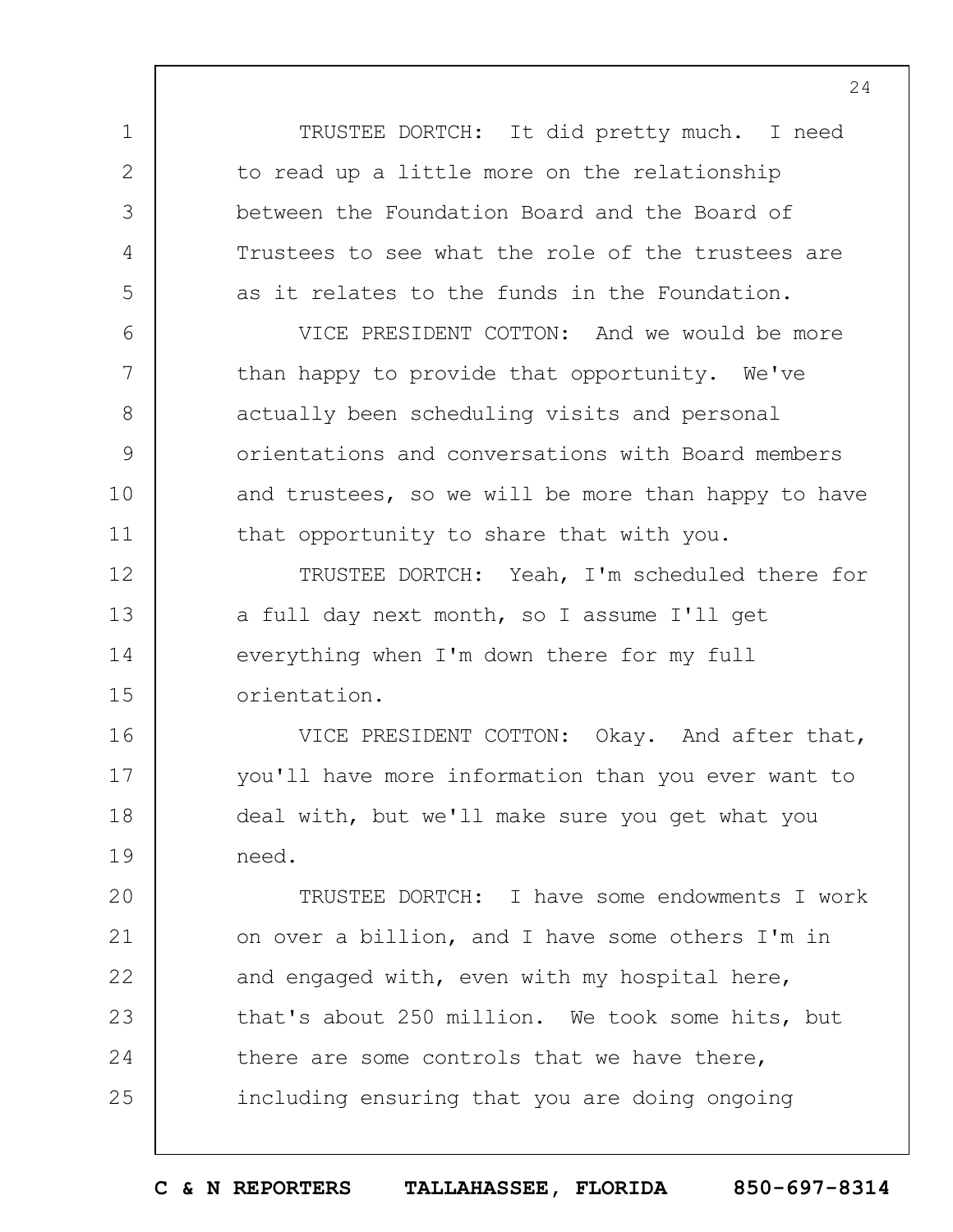1 2 3 4 5 6 7 8 9 10 11 12 13 14 15 16 17 18 19  $20$ 21 22 23 24 25 evaluation of the investment managers to make sure they're performing; and if not, to make sure there is a purging of those who don't meet those standards over a period of time, if they're inconsistent in meeting those goals that have been set for them. Okay. Thank you. TRUSTEE GRABLE: Okay. Any other questions or concerns from Board members? VICE PRESIDENT COTTON: Madam Chairman. TRUSTEE GRABLE: I will take that as a no, and we will now move on to new business. VICE PRESIDENT COTTON: Madam Chairman, if I could just to -- TRUSTEE GRABLE: VP Cotton. VICE PRESIDENT CASSIDY: Yeah, just to point out, Ms. Wiggins just pointed out to me that we do, in fact, have a quorum in case you need to go back and approve the minutes. TRUSTEE GRABLE: Okay. That will be fine. And all trustees who are on the Committee meeting right now are asked to  $--$  we should have already approved the minutes from the December 10th Committee meeting. And may I have a motion to approve the minutes for the December 10th, 2015,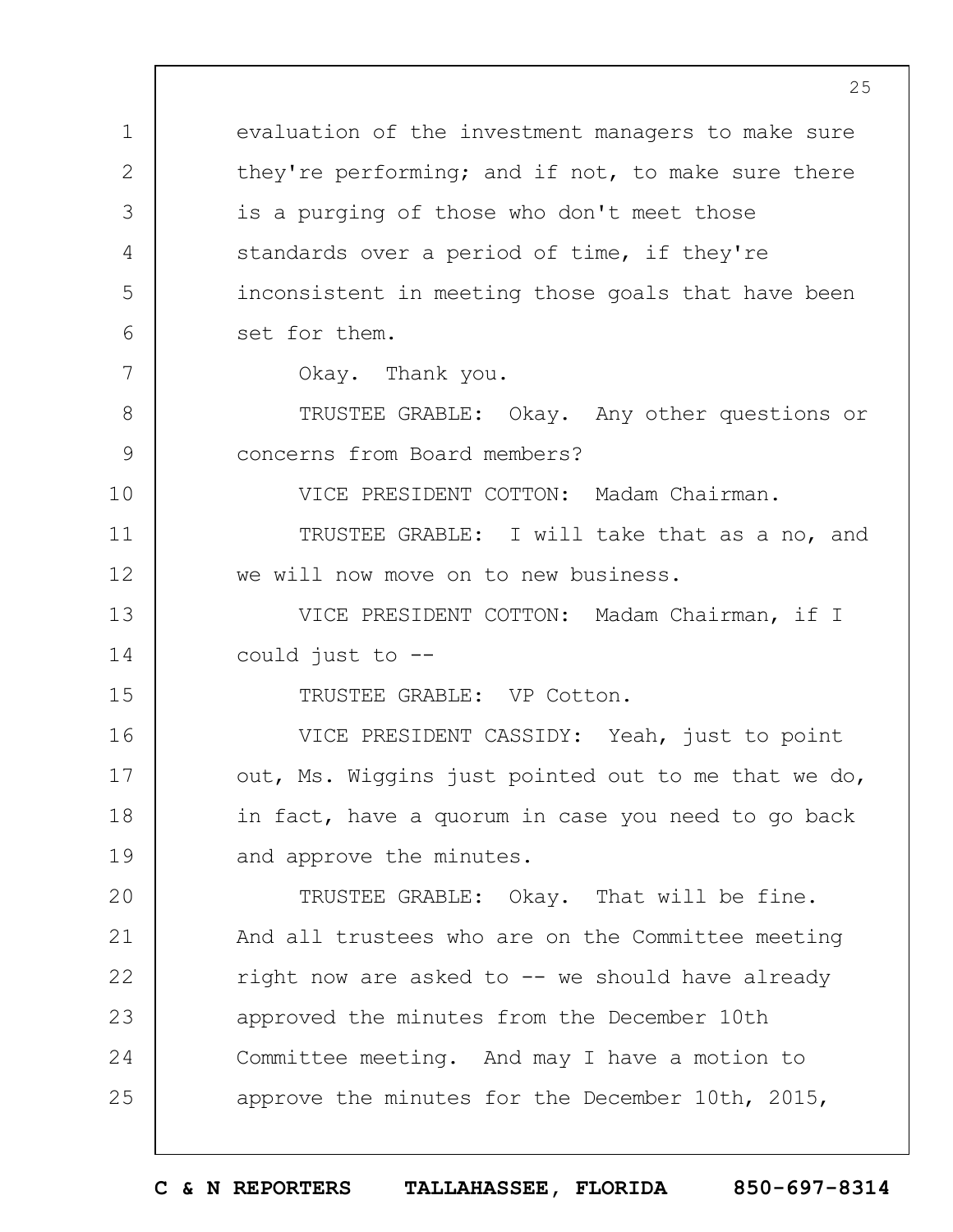1 2 3 4 5 6 7 8 9 10 11 12 13 14 15 16 17 18 19  $20$ 21 22 23 24 25 26 DSO Committee meeting? TRUSTEE LAWSON: So move. TRUSTEE GRABLE: And can we get a second? TRUSTEE DORTCH: I'll second it, even though I wasn't in the meeting, just so that you can proceed. TRUSTEE GRABLE: We appreciate that, Trustee Dortch. The motion has been moved and seconded that we approve the minutes from the December 10th, 2015, meeting. All in favor say aye. (AFFIRMATIVE INDICATIONS). TRUSTEE GRABLE: Any opposed indicate no. (NO RESPONSE). TRUSTEE GRABLE: And I say aye, so the motion carries. And now at this time we will go back to where we were on the agenda, which brought us to new business. Is there any new business for the Committee to consider at this time? (NO RESPONSE). TRUSTEE GRABLE: Okay. I take that as a no. And we will then move on to one of my favorite parts of most meetings, it doesn't mean that I don't like being here with you all, but if there is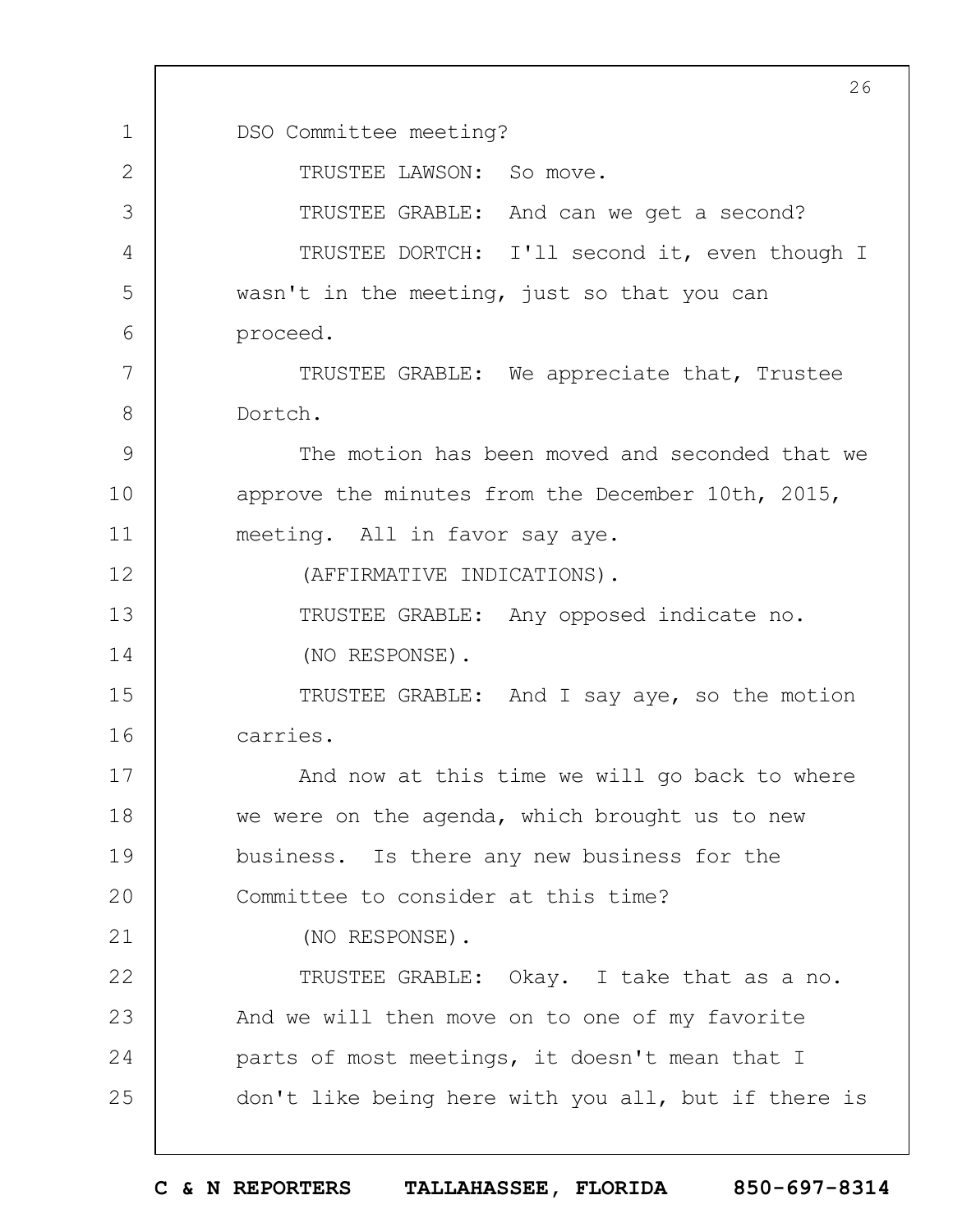|              | 27                                                  |
|--------------|-----------------------------------------------------|
| $\mathbf 1$  | no further business for the Committee, this meeting |
| $\mathbf{2}$ | of the DSO Committee is adjourned.                  |
| 3            | TRUSTEE DORTCH: Thank you, Madam Chair.             |
| 4            | CHAIRMAN WARREN: Thank you, Madam Chair.            |
| 5            | For the members who are on the phone, this is       |
| 6            | Trustee Warren. Trustee Grable did an excellent     |
| 7            | job in orchestrating the meeting. I appreciate      |
| $8\,$        | your help with this.                                |
| $\mathsf 9$  |                                                     |
| 10           |                                                     |
| 11           | $\star$<br>$\star$<br>$\star$<br>$\star$            |
| 12           |                                                     |
| 13           |                                                     |
| 14           |                                                     |
| 15           |                                                     |
| 16           |                                                     |
| 17           |                                                     |
| 18           |                                                     |
| 19           |                                                     |
| 20           |                                                     |
| 21           |                                                     |
| 22           |                                                     |
| 23           |                                                     |
| 24           |                                                     |
| 25           |                                                     |
|              |                                                     |
|              |                                                     |

 $\mathbf{I}$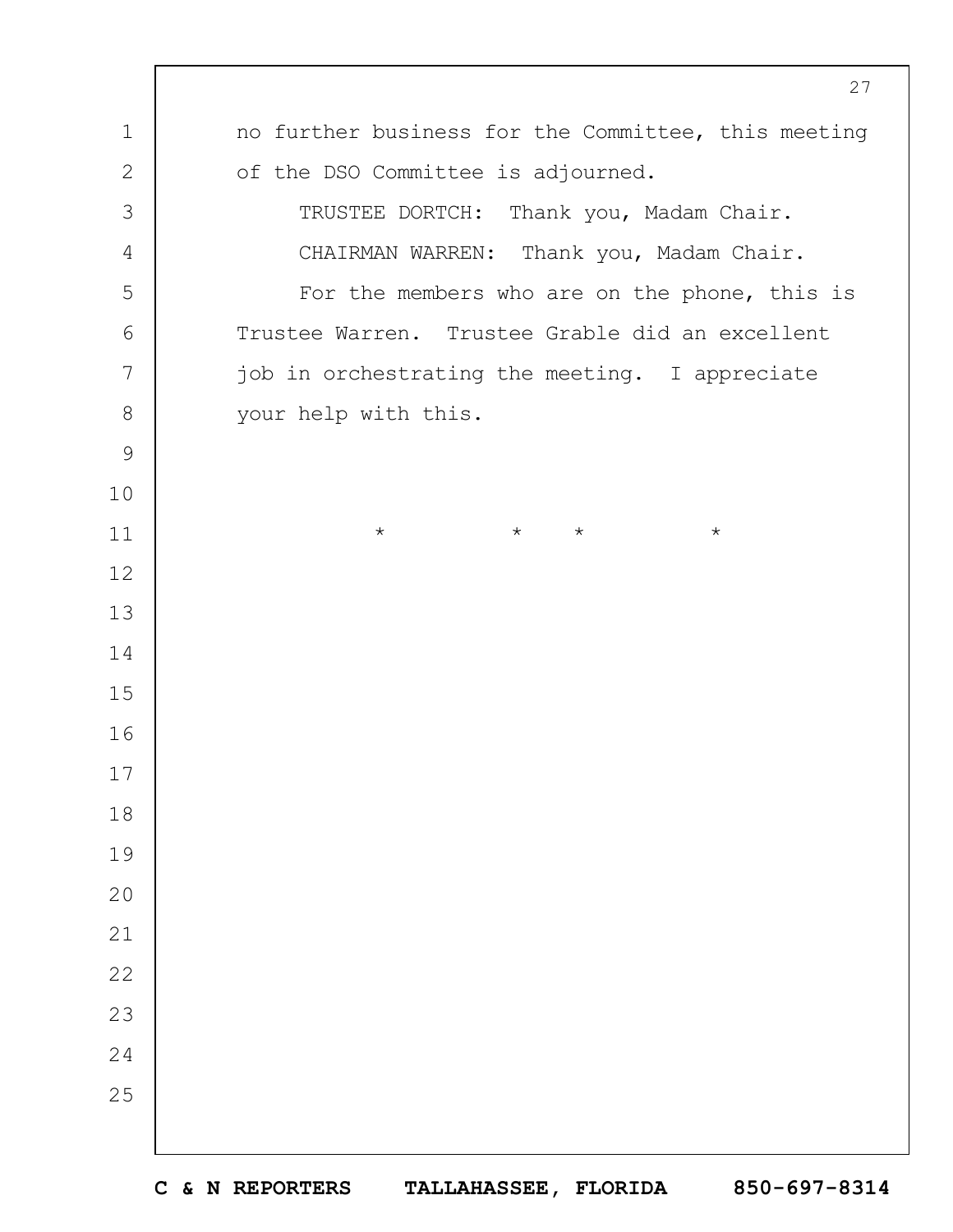|               | 28                                                                                                       |
|---------------|----------------------------------------------------------------------------------------------------------|
| $\mathbf 1$   | CERTIFICATE                                                                                              |
| $\mathbf{2}$  |                                                                                                          |
| 3             | STATE OF FLORIDA<br>COUNTY OF LEON                                                                       |
| 4             |                                                                                                          |
| 5             | I, NANCY S. METZKE, RPR, FPR, certify that I<br>was authorized to and did stenographically report the    |
| 6             | foregoing proceedings and that the transcript is a true<br>and complete record of my stenographic notes. |
| 7             | DATED this 21st day of February, 2016.                                                                   |
| 8             |                                                                                                          |
| $\mathcal{G}$ |                                                                                                          |
| 10            |                                                                                                          |
| 11            | NANCY S. METZKE, RPR, FPR<br>Court Reporter                                                              |
| 12            |                                                                                                          |
| 13            |                                                                                                          |
| 14            |                                                                                                          |
| 15            |                                                                                                          |
| 16            |                                                                                                          |
| 17            |                                                                                                          |
| 18            |                                                                                                          |
| 19            |                                                                                                          |
| 20            |                                                                                                          |
| 21            |                                                                                                          |
| 22            |                                                                                                          |
| 23            |                                                                                                          |
| 24            |                                                                                                          |
| 25            |                                                                                                          |
|               |                                                                                                          |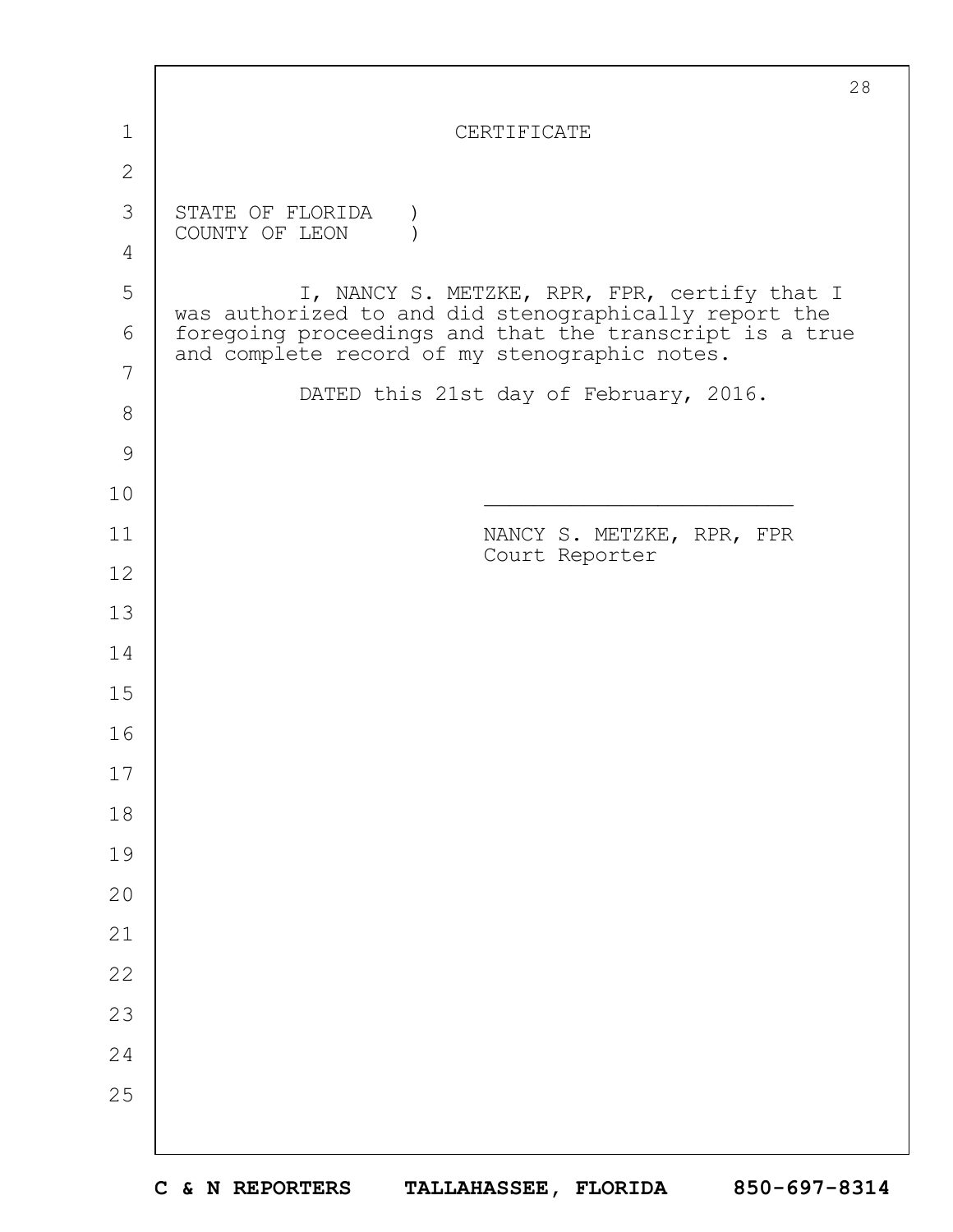|                                            |                                           | annually [1] - 23:5           | better [1] - 17:19            | Cassidy [2] - 11:5,                      |
|--------------------------------------------|-------------------------------------------|-------------------------------|-------------------------------|------------------------------------------|
| \$                                         | 8                                         | answer $[7] - 17:4$ ,         | <b>BETTYE</b> [1] - 1:7       | 12:10                                    |
| $$1,500$ [1] - 6:20                        | $850$ [2] - 1:23                          | 17:9, 17:19, 17:21,           | <b>Bettye</b> $[1] - 4:18$    | categories [1] -                         |
| $$100$ [1] - 7:9                           |                                           | 18:3, 18:20, 23:24            | between [3] - 18:7,           | 18:21                                    |
| $$120$ [1] - 15:3                          | 9                                         | <b>answers</b> $[1] - 20:24$  | 18:9, 24:3                    | certain [1] - 8:20                       |
| \$20,000 [1] - 14:6                        |                                           | anyway $[1] - 8:2$            | <b>big</b> $[1]$ - 22:11      | certainly $[4] - 9:3$ ,                  |
| $$600,000$ [1] - 6:11                      | $9:00$ [1] - 1:12                         | appointed [1] - 11:22         | <b>billion</b> $[1]$ - 24:21  | 9:23, 13:24, 16:1                        |
| \$797 [1] - 6:20                           | $9:30$ [1] - 1:12                         | appreciate [3] -              | <b>bimonthly</b> $[1]$ - 18:7 | <b>CERTIFICATE</b> [1] -                 |
|                                            |                                           | 20:23, 26:7, 27:7             | <b>bird</b> $[1]$ - 15:17     | 28:1                                     |
|                                            | A                                         | approach $[2] - 20:8$ ,       | <b>black</b> $[1] - 7:11$     | certify $[1] - 28:5$                     |
|                                            |                                           | 20:14                         | <b>Board</b> [25] - 5:22,     | cetera [1] - 10:10                       |
| $'15/16$ [1] - 19:21                       | $A.M$ [2] - 1:12, 1:12                    | appropriate [2] -             | 8:2, 8:10, 8:12, 8:17,        | CFO $[1]$ - 16:25                        |
|                                            | able $[3] - 5:8, 7:17,$                   | 4:11, 14:22                   | 8:22, 10:15, 11:20,           | chair $[1] - 6:25$                       |
| 1                                          | 22:19                                     | <b>approval</b> $[2] - 5:9$ , | 12:2, 12:4, 14:11,            | <b>Chair</b> [15] - $3:17, 4:3$ ,        |
|                                            | absolute [1] - 22:23                      | 23:15                         | 16:3, 21:13, 21:21,           | 5:3, 5:21, 7:21, 9:3,                    |
| 1 $[1] - 6:24$                             | acclaimed [1] -                           | approve [4] - 12:1,           | 22:1, 22:15, 22:23,           | 9:21, 12:24, 15:25,                      |
| $10$ [1] - 1:10                            | 13:21                                     | 25:19, 25:25, 26:10           | 23:14, 23:15, 23:19,          | 16:4, 16:19, 18:16,                      |
| 10th $[4] - 4:14$ ,                        | activities $[5]$ - 5:17,                  | approved [5] - 12:4,          | 24:3, 24:9, 25:9              | 22:2, 27:3, 27:4                         |
| 25:23, 25:25, 26:10                        | 5:24, 6:1, 13:12, 17:1                    | 22:22, 23:14, 23:18,          | <b>BOARD</b> $[1] - 1:1$      | <b>CHAIR</b> [1] - 1:7                   |
| <b>15th</b> $[2] - 13:15$                  | actual $[1] - 18:14$                      | 25:23                         | Bogdon [1] - 17:17            | CHAIRMAN [16] -                          |
| 14:12                                      | $AD$ [1] - 15:21                          | <b>Arts</b> $[1]$ - 13:22     | <b>Boosters</b> [3] - 15:15,  | 7:21, 8:14, 8:19, 9:1,                   |
| <b>18th</b> $[2] - 13:15$ ,                | ad $[1] - 18.8$                           | arts $[1] - 14:7$             | 15:20, 15:23                  | 9:4, 9:9, 9:18, 16:4,                    |
| 14:18                                      | add $[1] - 21:10$                         | assessment $[1]$ - 8:7        | <b>bow</b> [1] - 17:18        | 16:8, 16:11, 16:17,                      |
|                                            | <b>addition</b> $[3] - 12:7$ ,            | <b>ASSOCIATE [5] -</b>        | <b>BOX</b> $[1]$ - 1:22       | 18:16, 18:18, 20:23,                     |
| $\mathbf 2$                                | 20:9, 20:10                               | 18:2, 19:11, 22:20,           | <b>bring</b> $[1]$ - 12:1     | 21:16, 27:4                              |
|                                            | additional [1] - 7:2                      | 23:18, 23:21                  | <b>brought</b> [1] - 26:18    | <b>chairman</b> $[7] - 3:6$ ,            |
| $20\%$ [1] - 6:7                           | address [2] - 5:22,                       | Associate [2] -               | <b>budget</b> [1] - 12:9      | 4:2, 7:25, 9:20, 17:15,                  |
| $2014$ [1] - 23:7                          | 13:7                                      | 16:21, 16:24                  | budgeting [1] -               | 17:23, 21:21                             |
| $2015$ [5] - 6:24,<br>19:18, 19:22, 25:25, | adjourned $[1]$ - $27:2$                  | Association [2] -             | 10:22                         | Chairman [6] - 7:23,                     |
| 26:10                                      | administration [1] -                      | 9:4,9:11                      | <b>build</b> $[1]$ - 11:16    | 14:11, 18:17, 21:11,                     |
| <b>2016</b> [2] - 1:10, 28:7               | 23:16                                     | <b>assume</b> $[1] - 24:13$   | bunkering [1] -               | 25:10, 25:13                             |
| <b>21st</b> [2] - 14:18, 28:7              | administrative [2] -                      | assuming $[1] - 8:1$          | 20:18                         | chance [2] - 11:11,                      |
| $250$ [1] - 24:23                          | 23:3, 23:10<br><b>advance</b> [1] - 22:15 | AT [2] - 1:12, 1:12           | <b>BURY</b> $[7] - 3:3, 3:7,$ | 13:23                                    |
| 25th $[1]$ - 13:22                         | <b>advanced</b> $[1]$ - 23:15             | Athletic [1] - 15:20          | 3:9, 3:11, 3:13, 3:15,        | change [1] - 15:3<br>changes [1] - 16:23 |
|                                            | Advancement [3] -                         | athletics [1] - 15:19         | 3:17                          | cheerleaders [1] -                       |
| 3                                          | 5:18, 5:25, 14:21                         | authorized $[1]$ - 28:5       | <b>business</b> [4] - 25:12,  | 14:17                                    |
|                                            | advisor [2] - 16:12,                      | available [1] - 16:1          | 26:19, 27:1                   | clarification [1] -                      |
| $3$ [1] - 18:25                            | 18:22                                     | <b>average</b> [2] - 6:19,    | <b>Business</b> [1] - 7:1     | 11:9                                     |
| 3093 $[1]$ - 1:22                          | AFFIRMATIVE [1] -                         | 19:20                         | <b>buzz</b> $[1] - 14:14$     | clarity [1] - 21:17                      |
| 32315-3093 [1] - 1:23                      | 26:12                                     | averaged [1] - 19:14          | <b>BY</b> $[1]$ - 1:17        | Clark $[3] - 9:15, 13:6,$                |
|                                            | agenda [1] - 26:18                        | <b>aware</b> [1] - 13:17      |                               | 13:8                                     |
| 4                                          | allocation [2] -                          | aye [2] - 26:11, 26:15        | C                             | clear [1] - 10:8                         |
|                                            | 22:24, 23:1                               | Β                             | campaign [6] - 7:5,           | Cleve [1] - 2:4                          |
| $4.6$ [1] - 6:10                           | allocations [1] -                         |                               | 7:7, 7:11, 7:20, 10:4,        | closed $[2]$ - $6:23$ ,                  |
| 4th [1] - 13:19                            | 19:23                                     | <b>badly</b> [1] - 17:5       | 11:3                          | 19:18                                    |
|                                            | <b>allows</b> $[1]$ - 23:15               | <b>based</b> $[2] - 18:21$ ,  | campus [4] - 14:2,            | Collection [1] -                         |
| 5                                          | almost [2] - 11:23,                       | 23:11                         | 14:8, 14:13, 16:15            | 13:21                                    |
|                                            | 15:7                                      | <b>basic</b> $[1] - 8:8$      | <b>CAMPUS</b> [1] - 1:15      | collection [1] - 13:24                   |
| $5$ [1] - 18:25                            | ALSO $[1] - 2:1$                          | basketball [2] -              | candnreporters.               | Colonel [3] - 9:15,                      |
| $5.8$ [1] - 6:14                           | alumni [2] - 6:2,                         | 14:16, 14:17                  | <b>com</b> [1] - 1:24         | 13:5, 13:8                               |
| 500 [2] - 7:7, 9:9                         | 14:15                                     | began $[1]$ - 15:15           | capacity $[5] - 7:3$ ,        | combined [1] - 15:8                      |
| 500,000 [1] - $9:8$                        | Alumni [2] - 9:4, 9:11                    | <b>begin</b> $[1] - 6:5$      | 14:20, 15:23, 21:6            | comfortable [1] -                        |
|                                            | alumnus [1] - 14:11                       | <b>behalf</b> $[1] - 9:17$    | capital $[3] - 7:5$ ,         | 10:14                                    |
| 6                                          | <b>amounts</b> $[1] - 6:22$               | <b>Belinda</b> [2] - 2:4,     | 10:4, 11:3                    | coming [5] - 21:12,                      |
| 697-8314 [1] - 1:23                        | <b>Angela</b> [4] - 16:22,                | 3:24                          | Capitol [1] - 13:18           | 21:18, 21:23, 21:24,                     |
| 697-8715 $[1] - 1:23$                      | 16:25, 17:17, 17:19                       | benchmarks [1] -              | Carmen [1] - 13:8             | 21:25                                    |
|                                            | <b>announce</b> [2] - 14:4,               | 22:16                         | carries [1] - 26:16           | <b>COMMENCED [1] -</b>                   |
|                                            | 14:10                                     | <b>Bernard</b> [1] - 14:1     | case [2] - 17:3, 25:18        | 1:12                                     |
|                                            |                                           |                               |                               |                                          |
|                                            | annual [1] - 15:16                        | <b>best</b> $[1] - 20:20$     | <b>CASSIDY</b> [1] - 25:16    | comments [1] - 16:3                      |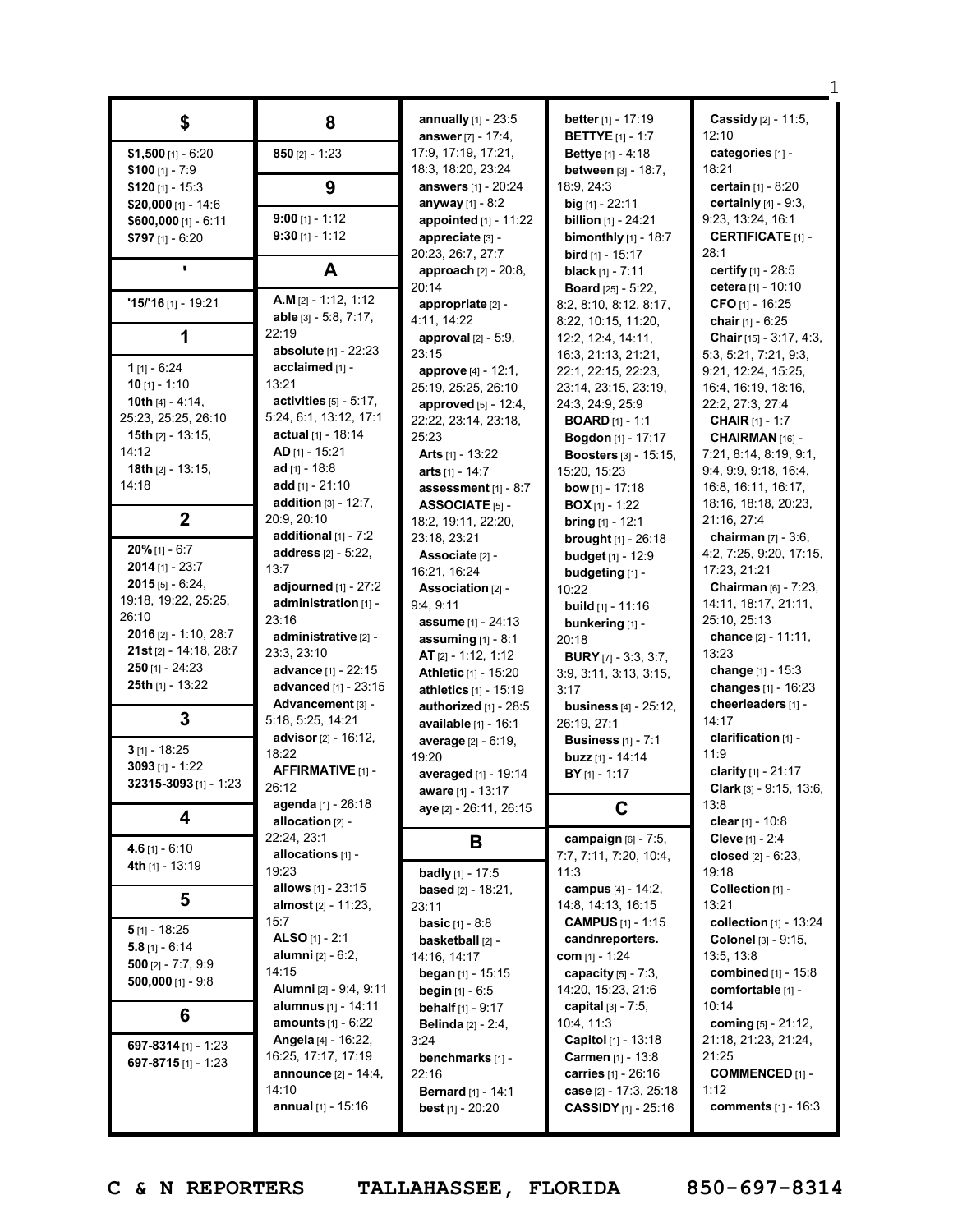| <b>Committee</b> [14] - 4:9,<br>4:15, 8:16, 8:20,<br>19:24, 21:19, 21:24,<br>23:12, 25:21, 25:24,<br>26:1, 26:20, 27:1,<br>27:2<br><b>COMMITTEE [2] -</b><br>1:4, 1:7<br>committee [11] -<br>11:22, 16:15, 17:10,<br>17:12, 18:4, 18:5,<br>18:14, 20:5, 21:2,<br>21:14, 22:21<br>community [2] -<br>11:14, 14:3 | 9:12, 9:19, 11:8,<br>12:12, 12:18, 12:20,<br>13:3, 16:14, 16:18,<br>16:21, 17:9, 19:9,<br>21:9, 21:20, 21:22,<br>24:6, 24:16, 25:10,<br>25:13<br>Cotton [14] - 4:4, 5:6,<br>5:10, 5:16, 5:19, 7:25,<br>10:2, 13:2, 16:11,<br>17:8, 17:25, 18:15,<br>22:18, 25:15<br>Cotton's [1] - 18:23<br><b>COUNTY</b> [1] - 28:3<br><b>couple</b> $[3] - 9:21$ , | discuss $[2] - 11:11$ ,<br>21:12<br>discussion $[1]$ - 16:9<br><b>Division</b> $[1] - 5:17$<br><b>Doctor</b> $[3] - 10:6$ ,<br>11:22, 13:8<br>dollars $[1] - 9:6$<br>done $[2] - 8:24$ ,<br>11:21<br>donors [1] - 6:17<br><b>Dortch</b> $[6] - 3:15$ ,<br>4:20, 22:3, 22:4,<br>23:25.26:8<br><b>DORTCH</b> $[11] - 1:9$<br>22:2, 22:6, 23:13, | establishes [1] -<br>23:3<br>et $[1] - 10:10$<br>evaluation $[2] - 21:8$ ,<br>25:1<br><b>exactly</b> $[1] - 11:1$<br>excellent [1] - 27:6<br><b>excess</b> $[1] - 6:10$<br><b>excited</b> $[3] - 6:8$ ,<br>7:12, 14:9<br>excitement $[1]$ - 7:19<br>exciting [1] - 13:16<br><b>excuse</b> $[1] - 3:24$<br><b>Executive</b> $[1] - 14:21$ | <b>focus</b> $[3] - 6:1$ ,<br>14:24, 15:22<br><b>follow</b> $[1] - 8:14$<br>follow-on [1] - 8:14<br>following [1] - 8:17<br>force $[1] - 11:12$<br>foregoing $[1]$ - 28:6<br>forum $[1] - 8:22$<br><b>forward</b> $[6] - 4:11$ ,<br>8:11, 11:10, 14:13,<br>21:7, 21:15<br><b>Foster</b> $[1] - 13:22$<br>Foundation [15] -<br>6:25, 9:10, 9:13, 9:16,<br>14:22, 14:23, 15:20, |
|-----------------------------------------------------------------------------------------------------------------------------------------------------------------------------------------------------------------------------------------------------------------------------------------------------------------|------------------------------------------------------------------------------------------------------------------------------------------------------------------------------------------------------------------------------------------------------------------------------------------------------------------------------------------------------|-----------------------------------------------------------------------------------------------------------------------------------------------------------------------------------------------------------------------------------------------------------------------------------------------------------------------------------------------|------------------------------------------------------------------------------------------------------------------------------------------------------------------------------------------------------------------------------------------------------------------------------------------------------------------------------------------|-------------------------------------------------------------------------------------------------------------------------------------------------------------------------------------------------------------------------------------------------------------------------------------------------------------------------------------------------------------------------------|
| <b>complete</b> $[1] - 28:6$<br>completed [1] -<br>13:17<br>compliance [1] -<br>19:3                                                                                                                                                                                                                            | 11:1, 18:18<br>course $[1] - 11:19$<br><b>Court</b> $[1] - 28:11$<br><b>COURT</b> $[1] - 1:17$<br>covered [1] - 18:19                                                                                                                                                                                                                                | 23:20, 23:23, 24:1,<br>24:12, 24:20, 26:4,<br>27:3<br>Dortch's [1] - 22:19<br>down $[5] - 15:11$ ,                                                                                                                                                                                                                                            | F<br>face [6] - 18:4, 18:5,<br>18:7, 18:9<br>face-to-face $[1]$ -                                                                                                                                                                                                                                                                        | 15:24, 19:14, 21:1,<br>21:6, 22:22, 23:19,<br>24:3, 24:5<br>Foundation's [2] -<br>17:2, 18:3                                                                                                                                                                                                                                                                                  |
| comprehensive [1] -<br>7:9<br>concerns [1] - 25:9<br><b>CONCLUDED</b> [1] -<br>1:12<br>concludes [1] -<br>15:25<br><b>CONFERENCE</b> [1] -                                                                                                                                                                      | <b>Craig</b> $[1] - 5:1$<br><b>CRAIG</b> $[1] - 1:8$<br>critical $[1] - 10:24$<br><b>Cummings</b> [1] - 13:9<br>curious [1] - 7:4<br>current $[4] - 6:13$ ,<br>6:15, 19:20, 23:10                                                                                                                                                                    | 19:19, 20:18, 22:12,<br>24:14<br>draft $[1] - 8:8$<br>drive [1] - 15:16<br>driven [1] - 12:10<br>$DSO$ [3] - 3:5, 26:1,<br>27:2                                                                                                                                                                                                               | 18:7<br>fact $[2] - 14:24$ ,<br>25:18<br>faculty [1] - 14:3<br>family [2] - 14:2,<br>14:5<br><b>FAMU</b> [9] - 1:15,                                                                                                                                                                                                                     | four [2] - 18:20,<br>19:22<br>FPR [3] - 1:17, 28:5,<br>28:11<br><b>frankly</b> $[1]$ - 7:13<br>frequency [1] - 18:6<br>fuel [1] - 10:11                                                                                                                                                                                                                                       |
| 1:14<br>conference [1] -<br>18:10                                                                                                                                                                                                                                                                               | D<br>date [2] - 11:5, 19:21                                                                                                                                                                                                                                                                                                                          | during [2] - 14:17,<br>20:17<br>E                                                                                                                                                                                                                                                                                                             | 7:16, 13:14, 14:6,<br>14:10, 14:15, 15:19,<br>15:20, 20:20<br><b>FAMU's</b> $[1]$ - 13:17                                                                                                                                                                                                                                                | full $[4] - 18:5, 21:25,$<br>24:13, 24:14<br>fund [2] - 17:17, 20:4<br>fundraising [10] -                                                                                                                                                                                                                                                                                     |
| conjunction [1] -                                                                                                                                                                                                                                                                                               |                                                                                                                                                                                                                                                                                                                                                      |                                                                                                                                                                                                                                                                                                                                               |                                                                                                                                                                                                                                                                                                                                          |                                                                                                                                                                                                                                                                                                                                                                               |
| 11:19<br>consider $[1] - 26:20$<br>consistent $[1]$ - 20:6<br>consultant [5] -<br>17:14, 17:16, 18:12,                                                                                                                                                                                                          | <b>DATE</b> $[1] - 1:10$<br><b>DATED</b> $[1] - 28:7$<br>day-to-day [1] - 17:1<br>deal [1] - 24:18<br>debt $[1] - 9:7$<br>December [4] -                                                                                                                                                                                                             | early [1] - 15:17<br>earning [1] - 20:22<br>earnings [1] - 20:17<br>efforts [3] - 6:13.<br>10:19, 10:21                                                                                                                                                                                                                                       | far <sub>[1]</sub> - 12:8<br>favor [1] - 26:11<br>favorite [1] - 26:23<br><b>FAX</b> $[1]$ - 1:23<br><b>February</b> $[5] - 4:14$ ,<br>13:19, 14:12, 14:18,                                                                                                                                                                              | 6:1, 6:6, 6:13, 10:4,<br>10:10, 10:12, 10:18,<br>10:21, 11:16, 20:11<br><b>funds</b> $[5] - 18:13$ ,<br>19:25, 23:1, 23:16,<br>24:5                                                                                                                                                                                                                                           |
| 19:25, 20:4<br>continue [3] - 7:2,<br>13:2, 15:10                                                                                                                                                                                                                                                               | 19:22, 25:23, 25:25,<br>26:10<br>deem [1] - 10:24                                                                                                                                                                                                                                                                                                    | eight $[1] - 19:14$<br>emphasis [1] - 14:25<br>emphasize [1] -                                                                                                                                                                                                                                                                                | 28:7<br>FEBRUARY [1] -<br>1:10                                                                                                                                                                                                                                                                                                           | G                                                                                                                                                                                                                                                                                                                                                                             |

2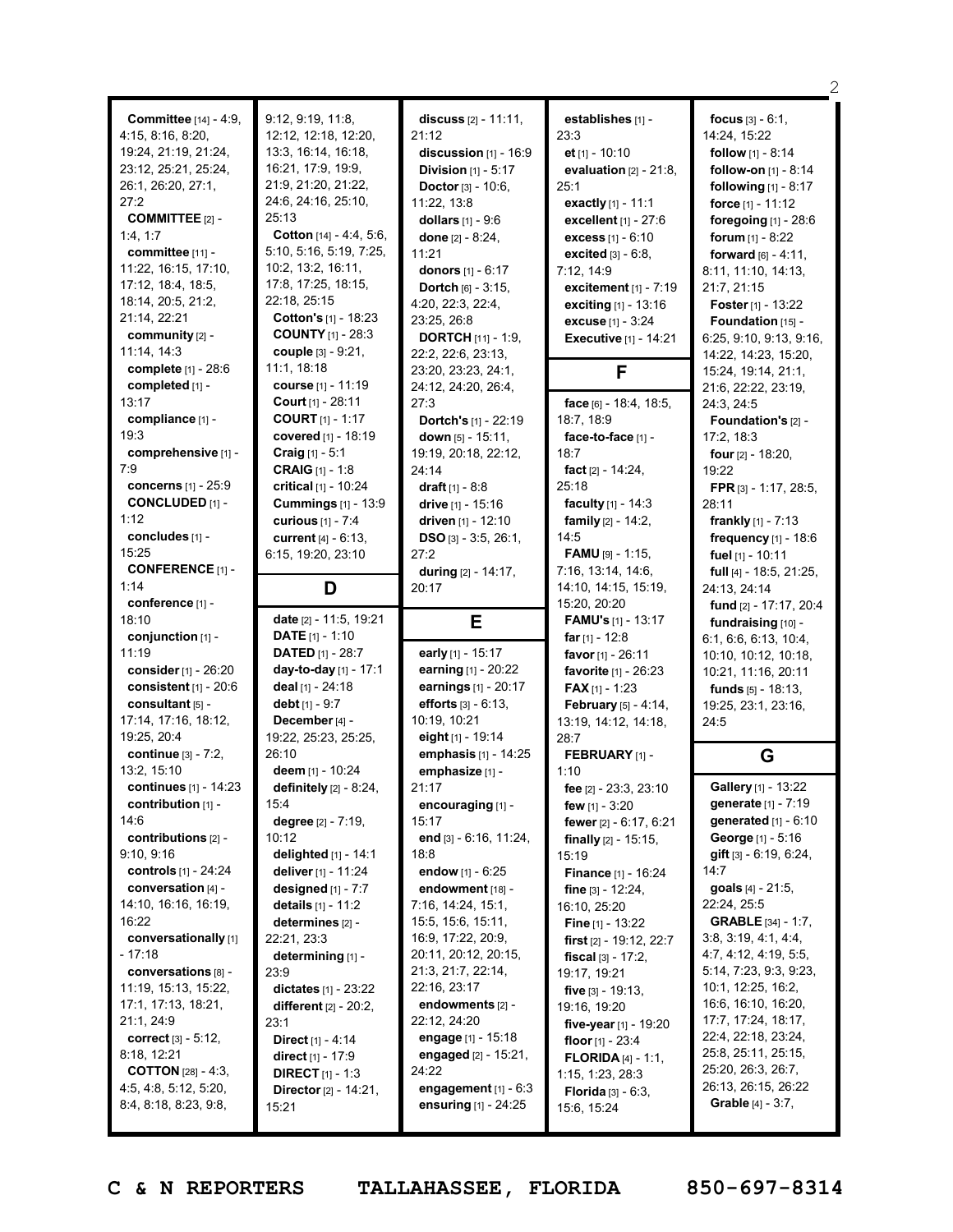|                                                  |                                             |                                |                                     | З                            |
|--------------------------------------------------|---------------------------------------------|--------------------------------|-------------------------------------|------------------------------|
|                                                  |                                             |                                |                                     | 24:13                        |
| 4:18, 9:20, 27:6<br><b>gracious</b> $[1] - 14:5$ | include [1] - 10:9                          | K                              | 22:2, 25:10, 25:13,<br>27:3, 27:4   | monthly [1] - 18:12          |
| grade [1] - 19:7                                 | including [1] - 24:25<br>inconsistent [1] - |                                | major [1] - 14:25                   | months $[2] - 19:20$ ,       |
| graduation $[1]$ - 13:7                          | 25:5                                        | keep [2] - 21:3, 21:15         | manage [1] - 20:2                   | 22:10                        |
| Graham [2] - 3:9,                                | increased $[1] - 6:19$                      | Kelvin [1] - 4:24              | managed [1] - 22:17                 | morning $[9] - 3:3$ ,        |
| 4:22                                             |                                             | <b>KELVIN</b> $[1] - 1:8$      |                                     | 4:1, 4:2, 4:6, 5:21,         |
|                                                  | increasing [2] -                            | Kinsey [3] - 13:21,            | <b>manager</b> $[2] - 20:4$         | 5:23, 18:2, 22:4, 22:6       |
| Greg [2] - 9:15, 13:5                            | 15:22, 15:23<br>indeed [2] - 13:25.         | 14:1, 14:5                     | managers [3] -<br>17:17, 20:1, 25:1 | $most [4] - 13:24,$          |
| Group [1] - 17:17                                |                                             |                                |                                     | 16:1, 19:17, 26:24           |
| Group's [1] - 14:15                              | 15:14<br>indicate [1] - 26:13               | L                              | managing [1] - 20:14                | motion [3] - 25:24,          |
| grow $[4] - 15:4$ ,                              |                                             | large [1] - 15:8               | map [1] - 11:13                     | 26:9, 26:15                  |
| 15:10, 15:14, 20:11                              | INDICATIONS)[1] -                           | larger [2] - 6:22, 8:21        | <b>March</b> $[2] - 6:16$ ,         | move $[8] - 4:11$ ,          |
| growing $[2] - 20:9$ ,                           | 26:12                                       | $largest [2] - 7:10,$          | 13:22                               | 5:13, 5:14, 8:11,            |
| 20:10                                            | information $[3] - 4:6$ ,                   | 15:9                           | market [2] - 20:18,                 |                              |
| growth $[3] - 14:24$ ,                           | 4:10, 24:17                                 | <b>last</b> $[12] - 6:7, 6:12$ | 22:11                               | 21:15, 25:12, 26:2,<br>26:23 |
| 15:11, 20:7                                      | informational [1] -                         | 6:14, 6:18, 6:20, 7:8,         | mean $[1] - 26:24$                  | moved [1] - 26:9             |
| guess [2] - 5:7, 18:6                            | 5:15                                        | 11:10, 15:12, 18:25,           | meet $[5] - 18:5$ ,                 |                              |
|                                                  | initiative $[4] - 7:9$ ,                    |                                | 18:11, 21:11, 23:12,                | moving $[1] - 11:9$          |
| H                                                | 9:5, 9:13, 11:16                            | 22:7, 22:10, 23:6              | 25:3                                | <b>MR</b> $[1]$ - 16:18      |
|                                                  | initiatives [7] -                           | <b>LAWSON</b> $[11] - 1:8$     | meeting [12] - 4:13.                | $MS$ [13] - 3:3, 3:7,        |
| half $[1]$ - 19:18                               | 10:18, 10:23, 12:5,                         | 3:12, 4:25, 9:21, 9:25,        | 4:14, 18:9, 21:14,                  | 3:9, 3:11, 3:13, 3:15,       |
| <b>HALL</b> $[1] - 1:14$                         | 12:16, 12:20, 13:11                         | 10:2, 11:21, 12:14,            | 25:5, 25:21, 25:24,                 | 3:17, 4:18, 4:20, 4:22,      |
| hand $[1]$ - 15:4                                | <b>input</b> $[1] - 8:21$                   | 12:19, 12:22, 26:2             | 26:1, 26:5, 26:11,                  | 4:24, 5:1, 5:3               |
| happy [2] - 24:7,                                | instrumental [1] -                          | Lawson [6] - 3:11,             | 27:1, 27:7                          | music $[1] - 12:7$           |
| 24:10                                            | 13:9                                        | 4:24, 9:25, 10:1, 13:1,        | <b>MEETING</b> $[1] - 1:4$          |                              |
| <b>HBCUs</b> $[2] - 15:8$                        | interest $[1] - 7:20$                       | 21:4                           | meetings [2] - 18:8,                | N                            |
| 15:10                                            | interested [2] -                            | lays [1] - 11:18               | 26:24                               |                              |
| hear $[1] - 5:16$                                | 18:24, 20:24                                | leadership $[2] - 12:1$ ,      | meets $[4] - 16:15$ ,               | $NAA [3] - 9:17,$            |
| hearing [1] - 21:7                               | internal $[1] - 21:1$                       | 13:6                           | 17:11, 17:17, 18:4                  | 13:10, 15:18                 |
| help $[4] - 13:7,$                               | internationally [1] -                       | leading [1] - 10:7             | <b>MEMBERS</b> [1] - 1:7            | <b>NANCY</b> [3] - 1:17,     |
| 15:13, 21:3, 27:8                                | 13:21                                       | least [2] - 3:21, 17:11        | members [6] - 3:22,                 | 28:5, 28:11                  |
|                                                  |                                             |                                |                                     |                              |
| helping [1] - 13:10                              | invest [1] - 22:17                          | lecture [1] - 14:2             | 15:17, 16:3, 24:9,                  | nancy@metzke.                |
| Hershey [1] - 6:24                               | invested [1] - 22:25                        | $led$ [1] - 11:22              | 25:9, 27:5                          | com $[1] - 1:24$             |
| highlight $[1]$ - 5:23                           | investment [22] -                           | <b>LEE</b> $[1] - 1:14$        | membership [1] -                    | National [1] - 13:14         |
| historically $[1]$ - 7:11                        | 16:12, 16:15, 17:10,                        | Lee $[1] - 13.8$               | 15:16                               | need [7] - 3:21, 5:7,        |
| hits [2] - 22:11.                                | 17:12, 17:13, 17:16,                        | legwork $[1]$ - 11:23          | men's $[1] - 14:16$                 | 10:21, 21:3, 24:1,           |
| 24:23                                            | 18:4, 18:11, 18:22,                         | <b>LEON</b> $[1]$ - 28:3       | mention [3] - 13:5.                 | 24:19, 25:18                 |
| <b>hoc</b> [1] - 18:8                            | 19:3, 19:15, 19:24,                         | Lieutenant $[3] - 9:15$ ,      | 13:13, 14:20                        | needs [1] - 10:23            |
| homecoming [1] -                                 | 20:1, 20:3, 20:13,                          | 13:5, 13:8                     | mentioned $[3] - 7:8$ ,             | negative [1] - 19:21         |
| 14:18                                            | 20:21, 21:2, 21:14,                         | line [2] - 3:5, 3:22           | 7:15, 21:4                          | $new$ [5] - 9:14, 10:6,      |
| Hoops [1] - 14:15                                | 22:8, 22:21, 22:22,                         | $link_{[1]} - 12:5$            | met [1] - 19:24                     | 25:12, 26:18, 26:19          |
| hopefully [1] - 18:19                            | 25:1                                        | <b>linked</b> $[2] - 11:7$ ,   | methodology [1] -                   | next [4] - 13:4, 15:8,       |
| hoping [1] - 8:2                                 | investments [1] -                           | 12:9                           | 20:6                                | 21:14, 24:13                 |
| hospital [1] - 24:22                             | 22:25                                       | <b>lists</b> $[1] - 20:1$      | metrics [1] - 10:10                 | <b>Nicole</b> $[1] - 2:3$    |
| host $[3] - 13:20$ ,                             | <b>issue</b> $[1] - 13:7$                   | <b>LOCATION</b> $[1]$ - 1:14   | <b>METZKE</b> $[3] - 1:17$ ,        | $NO$ [8] - 3:10, 3:14,       |
| 14:14, 14:15                                     | <b>issues</b> [1] - 18:19                   | long-term [3] - 20:7,          | 28:5, 28:11                         | 3:16, 4:21, 4:23, 5:2,       |
| hosting $[1] - 14:10$                            | <b>items</b> $[4] - 4:6, 5:7,$              | 20:20, 20:22                   | Microsoft [1] - 14:11               | 26:14, 26:21                 |
|                                                  | 5:15, 19:2                                  | look $[7] - 7:3, 10:16,$       | $might[1] - 17:21$                  | north $[1] - 15:2$           |
| hundred [2] - 7:17,<br>9:6                       | itself [1] - 20:19                          | 14:23, 15:7, 19:25,            | <b>million</b> $[7] - 6:10$ ,       | <b>note</b> $[1] - 11:8$     |
|                                                  |                                             | 21:7, 22:13                    | 6:14, 6:24, 7:9, 7:17,              | <b>notes</b> $[1] - 28:6$    |
| п                                                | J                                           | looking [9] - 7:6,             | 15:3, 24:23                         |                              |
|                                                  |                                             | 14:13, 18:23, 19:23,           | minutes $[7] - 3:20$ ,              | O                            |
| ideally [1] - 10:20                              | <b>January</b> [1] - 13:15                  | 20:2, 20:8, 20:16,             | 5:8, 5:9, 25:19, 25:23,             |                              |
| imagine [1] - 6:8                                | <b>Jenny</b> $[1] - 3:3$                    | 23:8                           | 25:25, 26:10                        | objectives [1] - 19:1        |
| implement $[1]$ - 8:1                            | <b>job</b> $[1] - 27:7$                     |                                | <b>Mobley</b> $[1]$ - $6:25$        | obviously [3] -              |
| implementation [1] -                             | <b>John</b> [1] - 14:11                     |                                | model [6] - 17:15,                  | 10:11, 12:9, 21:3            |
| 8:3                                              | join [1] - 16:22                            | M                              | 20:3, 20:4, 20:5,                   | OF [3] - 1:1, 28:3,          |
| implemented [1] -                                | <b>joined</b> [1] - 3:25                    | Madam [16] - 3:17,             | 20:20                               | 28:3                         |
| 7:10                                             | joining [1] - 17:3                          | 4:3, 5:3, 5:21, 7:21,          | models [1] - 20:2                   | <b>Office</b> $[1] - 5:24$   |
| important [1] - 14:19                            | <b>Jones</b> $[1] - 21:11$                  | 9:21, 12:24, 15:25,            | money $[1] - 6:22$                  | <b>OFFICE</b> [1] - 1:22     |
| $IN [1] - 1:3$                                   | <b>June</b> [1] - 19:18                     | 16:4, 16:18, 18:16,            | month $[2] - 18:14$ ,               | <b>office</b> $[1] - 13:10$  |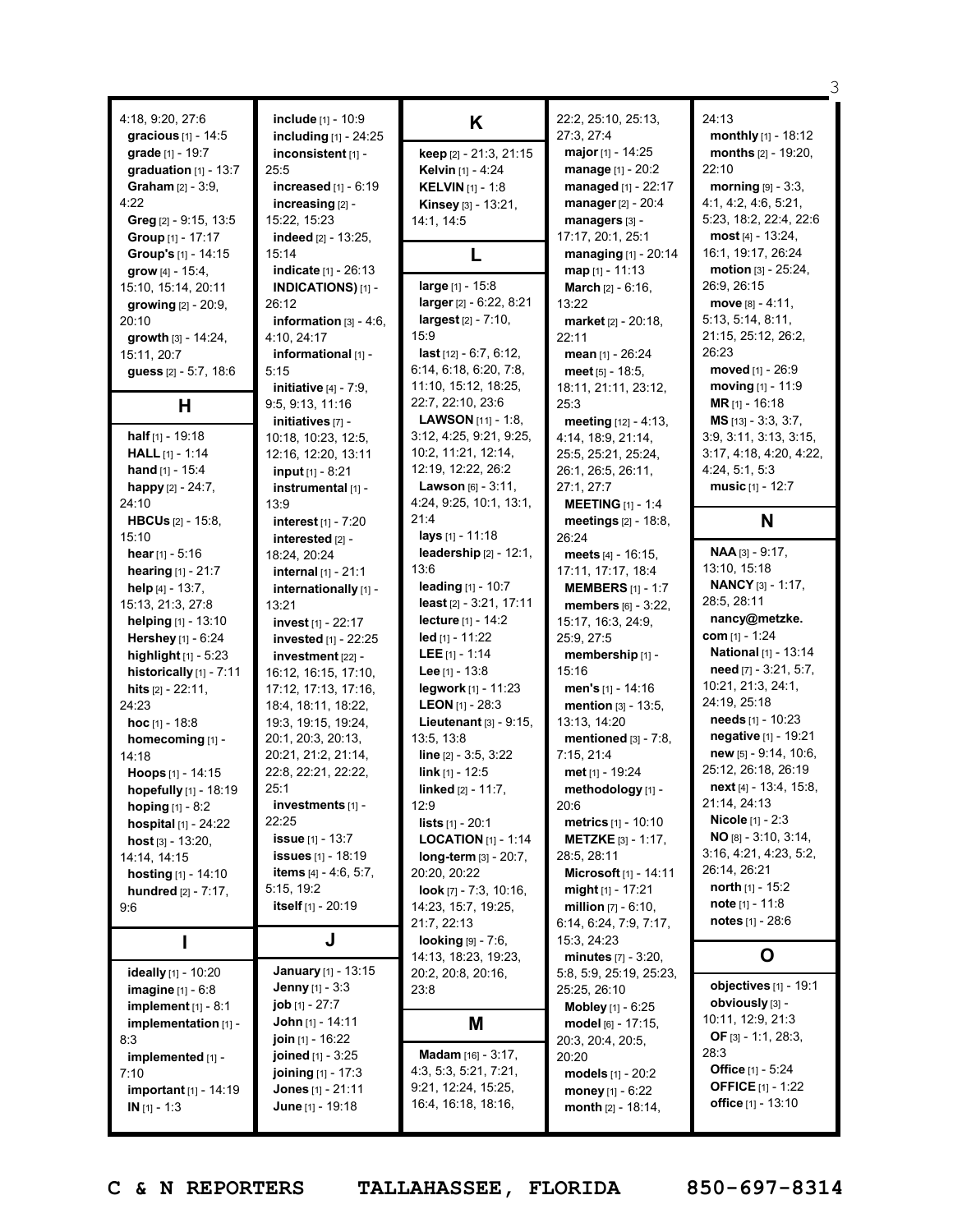|                                                         |                                           |                                               |                                           | 4                                                 |
|---------------------------------------------------------|-------------------------------------------|-----------------------------------------------|-------------------------------------------|---------------------------------------------------|
|                                                         |                                           |                                               |                                           |                                                   |
| often $[2] - 16:12$ ,                                   | period [3] - 6:11,                        | 16:24, 17:25, 21:13,<br>21:24                 | read $[1] - 24:2$                         | revised [1] - 10:6                                |
| 16:15                                                   | 6:18, 25:4                                |                                               | readiness $[2] - 7:3$ ,                   | revisiting [1] - 20:19                            |
| once [3] - 7:9, 7:18,                                   | periodic [1] - 17:13                      | <b>PRESIDENT'S [1] -</b>                      | 8:7                                       | road $[1] - 11:13$                                |
| 10:13                                                   | personal [1] - 24:8                       | 1:14                                          | ready [1] - 14:14                         | <b>Robert</b> $[1] - 2:3$                         |
| one [11] - 10:3, 10:7,                                  | phase [1] - 7:18                          | pretty [7] - 6:8, 7:12,                       | really [2] - 10:20,                       | <b>Robinson</b> [2] - 10:6,                       |
| 10:13, 14:19, 14:24,                                    | phone [1] - 27:5                          | 13:10, 14:12, 22:11,                          | 11:7                                      | 11:23                                             |
| 15:4, 16:23, 19:18,<br>21:17, 22:9, 26:23               | place [2] - 13:15,                        | 22:16, 24:1                                   | reason [1] - 19:6                         | role [1] - 24:4                                   |
|                                                         | 13:16                                     | principally [1] -<br>16:25                    | rebalancing [3] -                         | roll [3] - 3:4, 4:16,                             |
| <b>ongoing</b> [1] - 24:25<br><b>OPERATOR</b> [1] -     | places [1] - 22:12                        | priorities $[1]$ - 12:8                       | 19:5, 19:23, 20:19                        | 13:10                                             |
| 3:24                                                    | plan $[7] - 8:1, 8:3,$                    | privy [2] - 8:2, 8:5                          | recent [2] - 19:17,                       | rolled $[1] - 7:18$                               |
| opportunity [5] -                                       | 10:4, 10:6, 10:11,<br>10:15, 12:3         | problem [1] - 17:8                            | 22:9<br>recently [1] - 21:10              | rolling [1] - 11:12                               |
| 5:22, 8:20, 13:25,                                      |                                           | procedurally [1] -                            |                                           | ROOM [1] - 1:14                                   |
| 24:7, 24:11                                             | Plan [6] - 10:19,<br>10:22, 10:24, 11:15, | 11:11                                         | recognized [4] -                          | rope [1] - 11:24                                  |
| opposed [1] - 26:13                                     | 12:16, 12:21                              | proceed [1] - 26:6                            | 7:24, 9:24, 16:7, 22:5<br>recommendations | roughly [3] - 6:20,                               |
| orchestrating [1] -                                     | planning [1] - 7:13                       | proceedings [1] -                             | $[2] - 11:25, 20:25$                      | 15:2                                              |
| 27:7                                                    | pleased [2] - 6:23,                       | 28:6                                          | record [2] - 23:14,                       | RPR [3] - 1:17, 28:5,                             |
| order [2] - 4:13, 4:15                                  | 14:4                                      | process $[4] - 8:25$ ,                        | 28:6                                      | 28:11                                             |
| <b>ORGANIZATION [1]</b>                                 | point $[3] - 11:9$ ,                      | 10:22, 22:13, 22:14                           | reduction $[1] - 9:7$                     | rule [1] - 17:11                                  |
| $-1:4$                                                  | 12:13, 25:16                              | program $[1] - 9:7$                           | <b>REED</b> [1] - 1:8                     |                                                   |
| organizationally [1]                                    | pointed [1] - 25:17                       | projections [1] -                             | Reed [2] - 3:13, 5:1                      | S                                                 |
| $-16:23$                                                | policy $[6] - 19:3$ ,                     | 23:9                                          | relates $[4] - 6:2, 7:5,$                 | safety [1] - 19:7                                 |
| Organizations [1] -                                     | 22:8, 22:22, 22:23,                       | prong [1] - 20:14                             | 17:2, 24:5                                | scheduled [1] -                                   |
| 4:15                                                    | 23:5, 23:7                                | pronged [2] - 20:8,                           | relationship [1] -                        | 24:12                                             |
| orientation $[1]$ -                                     | Poole [6] - 16:22,                        | 20:10                                         | 24:2                                      | scheduling $[1] - 24:8$                           |
| 24:15                                                   | 16:25, 18:1, 19:9,                        | prospects $[1] - 7:7$                         | relative [1] - 19:1                       | scholarships [1] -                                |
| orientations [1] -                                      | 21:11, 22:18                              | proud [1] - 13:20                             | report [7] - 6:9, 6:23,                   | 9:6                                               |
| 24:9                                                    | <b>POOLE</b> $[5]$ - 18:2,                | provide [1] - 24:7                            | 11:13, 14:22, 15:25,                      | School [1] - 7:1                                  |
| originally [1] - 5:5                                    | 19:11, 22:20, 23:18,                      | <b>provides</b> $[3] - 8:9$ ,                 | 18:23, 28:5                               | screen [1] - 18:24                                |
| outreach [1] - 6:2                                      | 23:21                                     | 11:13, 18:12                                  | REPORTED <sub>[1]</sub> -                 | <b>screw</b> [1] - 17:4                           |
|                                                         |                                           |                                               |                                           |                                                   |
|                                                         |                                           |                                               |                                           |                                                   |
| outside [1] - 5:8                                       | portfolio [5] - 15:14,                    | public [2] - 7:11,                            | 1:17                                      | second [3] - 20:13,                               |
| outsource [1] - 20:3                                    | 16:13, 19:2, 19:5,                        | 7:18                                          | Reporter [1] - 28:11                      | 26:3, 26:4                                        |
| overall [1] - 19:7                                      | 19:8                                      | purging [1] - 25:3                            | REPORTER $[1]$ -                          | seconded [1] - 26:9                               |
| Overton [1] - 15:21                                     | <b>position</b> $[2] - 7:16$ ,            | purpose [2] - 4:10,                           | 1:17                                      | see [2] - 3:4, 24:4                               |
| owe [1] - 13:24                                         | 11:24                                     | 16:19                                         | <b>REPORTERS [1] -</b>                    | seem $[1] - 18:6$                                 |
|                                                         | possibilities [1] -                       | put [2] - 6:13, 8:21                          | 1:22                                      | seque [1] - 13:4                                  |
| P                                                       | 7:14                                      | <b>puts</b> $[1] - 7:16$                      | reporting $[1] - 6.5$                     | sense [1] - 17:6                                  |
|                                                         | <b>POST</b> $[1]$ - 1:22                  | putting [1] - 20:1                            | represent [1] - 7:10                      | Service [1] - 13:14                               |
| pace [2] - 6:15, 21:3                                   | <b>PRESENT</b> [1] - 2:1                  |                                               | researching [1] -                         | set [2] - 22:15, 25:6                             |
| part [2] - 14:7, 16:16                                  | <b>present</b> $[6] - 3:8$ ,              | Q                                             | 20:5                                      | sets [5] - 22:15,                                 |
| particular $[1]$ - 5:25                                 | 4:19, 4:25, 8:8, 10:5,<br>14:6            |                                               | reserve [1] - 20:17                       | 22:21, 22:23, 22:24,                              |
| <b>parts</b> $[1] - 26:24$<br><b>party</b> $[1] - 22:1$ | presentation [2] -                        | quarter [1] - 15:12<br>quarterly $[1] - 18:6$ | respond [1] - 22:19                       | 23:2                                              |
| <b>past</b> $[3] - 19:13$ ,                             | 5:23, 14:3                                |                                               | RESPONSE) [8] -                           | several [3] - 7:15,                               |
| 19:15                                                   | <b>PRESIDENT</b> [33] $-$                 | questions [9] - 9:22,<br>16:1, 16:3, 17:4,    | 3:10, 3:14, 3:16, 4:21,                   | 13:11, 13:16                                      |
| <b>people</b> $[4] - 6:21$ ,                            | 4:3, 4:5, 4:8, 5:12,                      | 17:21, 18:18, 22:19,                          | 4:23, 5:2, 26:14,                         | <b>Shannon</b> [2] - 2:4,                         |
| 7:4, 7:15, 15:5                                         | 5:20, 8:4, 8:18, 8:23,                    | 23:25, 25:8                                   | 26:21                                     | 3:24                                              |
| <b>percent</b> $[3] - 19:14$ ,                          | 9:8, 9:12, 9:19, 11:8,                    | quite $[1] - 7:13$                            | responsible [1] -<br>16:25                | share [1] - 24:11                                 |
| 19:19, 19:22                                            | 12:12, 12:18, 12:20,                      | quorum $[3] - 3:18$ ,                         | rest $[1] - 8:12$                         | sheet $[1] - 12:7$                                |
| percentages [2] -                                       | 13:3, 16:14, 16:21,                       | 5:4, 25:18                                    | rests $[1] - 8:11$                        | shepherded [1] -<br>9:14                          |
| 22:24, 23:2                                             | 17:9, 18:2, 19:9,                         |                                               | result $[1]$ - 19:4                       | short $[3] - 10:22$ ,                             |
| <b>perfect</b> $[1] - 13:4$                             | 19:11, 21:9, 21:20,                       | R                                             | <b>results</b> $[1] - 6:2$                | 12:8, 12:10                                       |
| performance [8] -                                       | 21:22, 22:20, 23:18,                      |                                               | return $[4]$ - 19:14,                     | short-term [3] -                                  |
| 5:24, 16:9, 18:13,                                      | 23:21, 24:6, 24:16,                       | <b>raise</b> [1] - 9:5                        | 19:17, 19:22, 22:24                       | 10:22, 12:8, 12:10                                |
| 18:25, 19:1, 19:13,                                     | 25:10, 25:13, 25:16                       | rate $[6] - 20:16$ ,                          | reunion [1] - 14:16                       | side [2] - 17:2, 19:19                            |
| 20:12, 23:11                                            | <b>president</b> $[1] - 11:17$            | 22:23, 23:2, 23:8,                            | <b>review</b> $[5] - 7:6$ ,               | significant $[1]$ - 7:19                          |
| performed [1] -                                         | <b>President</b> $[16] - 4:4$ ,           | 23:10, 23:13                                  | 11:25, 22:14, 23:6,                       | significantly $[1]$ -                             |
| 18:24                                                   | 5:6, 5:16, 8:9, 8:16,                     | <b>Rattler</b> [1] - 15:15                    | 23:8                                      | 6:19                                              |
| performing [2] -<br>23:9, 25:2                          | 9:15, 10:5, 10:14,<br>11:17, 13:2, 14:20, | <b>RE</b> [1] - 1:3<br>reach [1] - 7:17       | reviewed [3] - 10:14,<br>22:8, 23:5       | singing $[1] - 12.6$<br>$\sin$ [3] - 18:9, 19:20, |

 $\overline{\phantom{a}}$